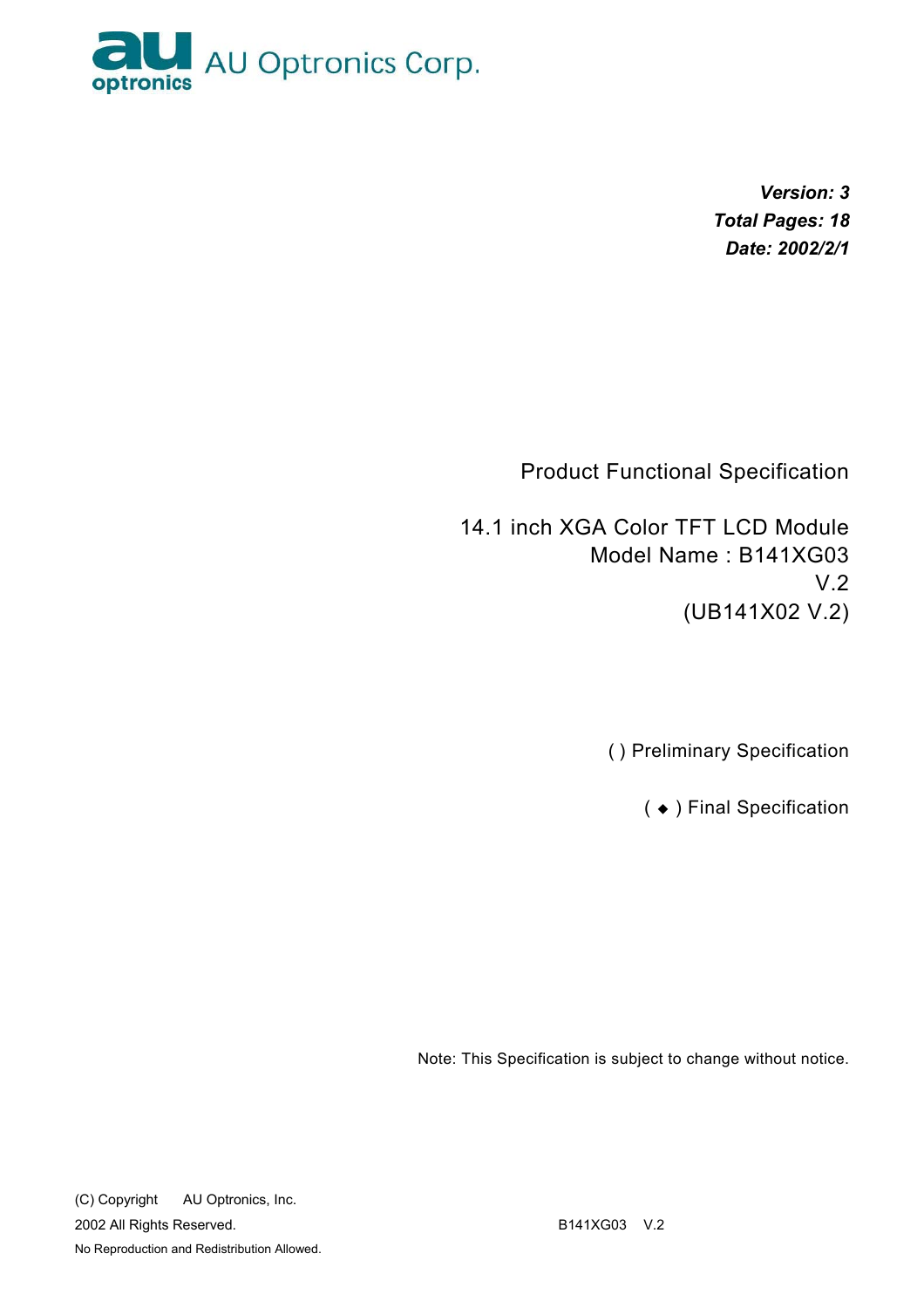# Record of Revision

| Version        | <b>Revise Date</b> | Page | Content                                             |
|----------------|--------------------|------|-----------------------------------------------------|
| 1              |                    |      | Differences between B141XG03 V.0 and B141XG03 V.2:  |
|                | 2002/1/3           | 14   | CCFL Pink Cable "AWM 10267 2KVAC" . "AWM3613 3KVAC" |
|                |                    | 14   | CCFL White Cable "AWM 3265 150V". "AWM3443 300V"    |
|                |                    | 15   | Product Label Format Change                         |
|                |                    | 15   | White Tape • Anti-shock Tape                        |
| $\overline{2}$ | 2002/2/1           | 10   | $Gy = 0.575$ • 0.555                                |
| 3              | 2002/4/15          | 10   | • $W = 1.8$ • 1.65                                  |
|                |                    |      |                                                     |
|                |                    |      |                                                     |
|                |                    |      |                                                     |
|                |                    |      |                                                     |
|                |                    |      |                                                     |
|                |                    |      |                                                     |
|                |                    |      |                                                     |
|                |                    |      |                                                     |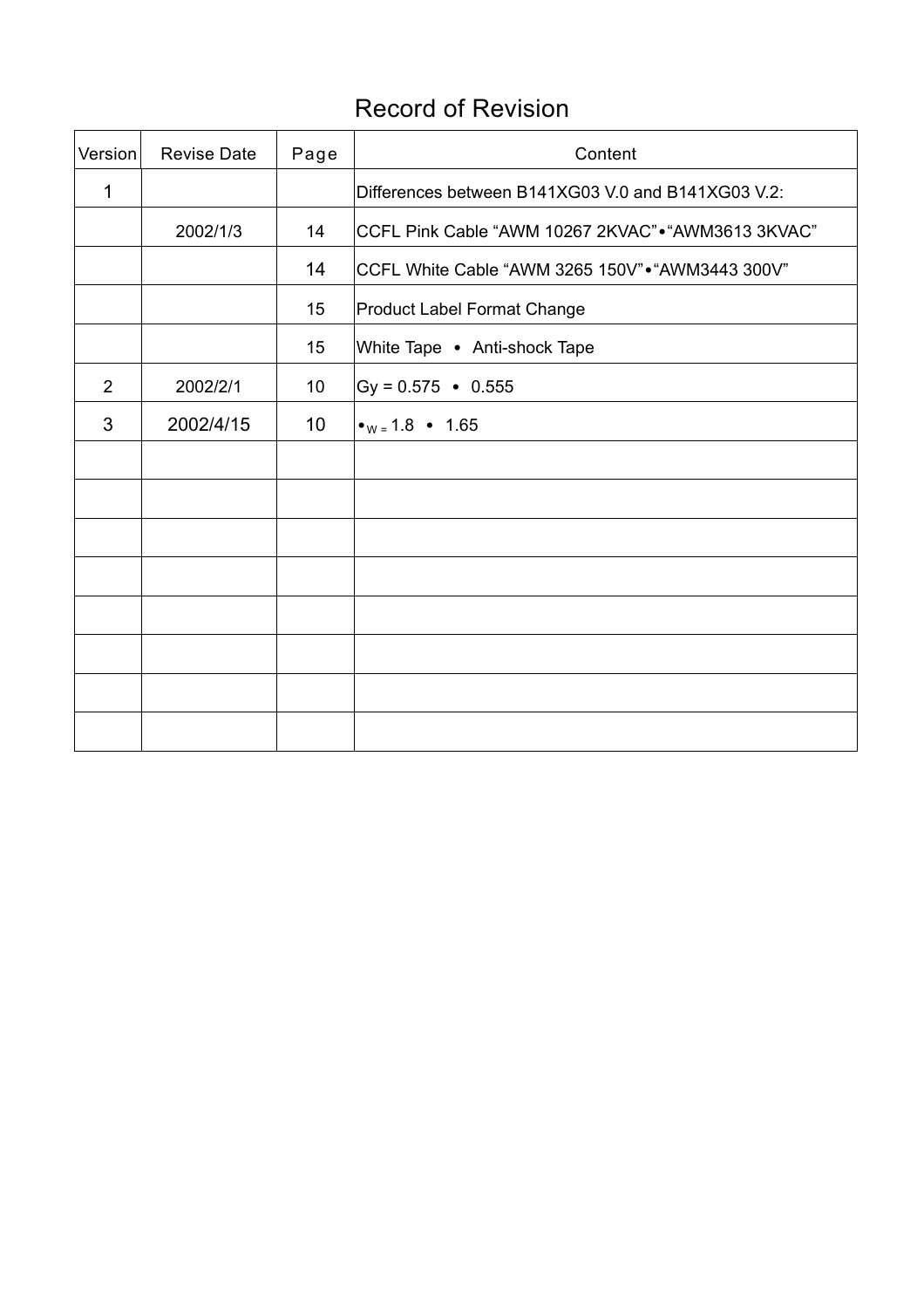|           | $: 413 - 212 - 086$ |
|-----------|---------------------|
| Spec. No. | $\therefore$ 2      |
| Version   | $\therefore$ 1/17   |
| Page      |                     |

# **Contents:**

| А.                                       |          | <b>Physical P2</b>   |
|------------------------------------------|----------|----------------------|
| В.                                       |          | <b>Electrical P3</b> |
|                                          |          |                      |
| 1.                                       |          | Pin P <sub>3</sub>   |
|                                          |          |                      |
| 2.                                       | Absolute | maximum P4           |
|                                          |          |                      |
| 3. Electrical                            |          | P <sub>5</sub>       |
|                                          |          |                      |
| a. Typical operating                     |          | P <sub>5</sub>       |
|                                          |          |                      |
| b. Display color v.s. input data         |          | P <sub>6</sub>       |
|                                          |          |                      |
| c. Input signal                          |          | P7                   |
|                                          |          |                      |
| d. Display                               |          | P <sub>8</sub>       |
|                                          |          |                      |
| e. Backlight                             |          | P <sub>9</sub>       |
|                                          |          |                      |
| C. Optical                               |          | P10                  |
|                                          |          |                      |
| D. Reliability test                      |          | <b>P12</b>           |
|                                          |          |                      |
| E. Display                               |          | P <sub>12</sub>      |
|                                          |          | <b>P12</b>           |
| F. Handling                              |          |                      |
| G. Packing                               |          | P <sub>13</sub>      |
|                                          |          |                      |
| Appendix:                                |          |                      |
| Fig. 1-(a) LCM outline dimensions (Front |          | <b>P14</b>           |
|                                          |          |                      |
| Fig.1-(b) LCM outline dimensions (Back   |          | <b>P15</b>           |
|                                          |          |                      |
| Fig.2 Timing                             |          | P <sub>16</sub>      |

ALL RIGHTS STRICTLY RESERVED. ANY PORTION OF THIS PAPER SHALL NOT BE REPRODUCED, COPIED, OR TRANSFORMED TO ANY OTHER FORMS WITHOUT PERMISSION FROM AU OPTRONICS CORP.

chart............................................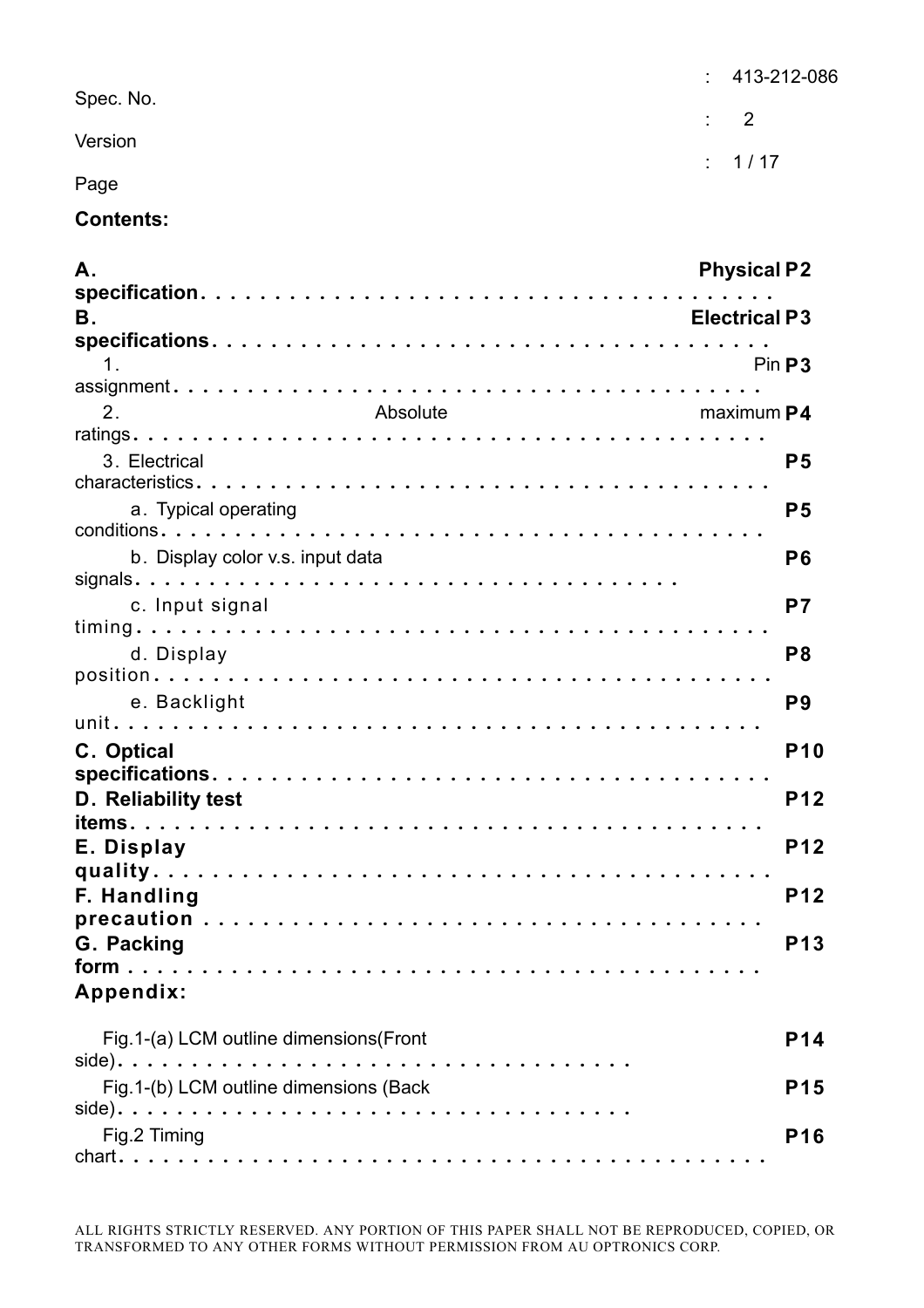|           | $\therefore$ 413-212-086 |
|-----------|--------------------------|
| Spec. No. | $\therefore$ 2           |
| Version   | $\frac{1}{2}$ / 18       |
| Page      |                          |

# **A. Physical specifications**

| NO. | <b>Item</b>               | <b>Specification</b>                                         | <b>Remark</b> |
|-----|---------------------------|--------------------------------------------------------------|---------------|
|     | Display resolution(pixel) | $1024(H) \times 768(V)$                                      |               |
| 2   | Active area(mm)           | 285.7(H)×214.3(V)                                            |               |
| 3   | Screen size(inch)         | 14.1(Diagonal)                                               |               |
| 4   | Pixel pitch(mm)           | $ 0.279(H)\times0.279(V) $                                   |               |
| 5   | Color configuration       | R. G. B. Vertical stripe                                     |               |
| 6   | Overall dimension(mm)     | 299(W)×228(H)×6.0 max(D)                                     | Note 1        |
|     | Weight(g)                 | 490±10                                                       |               |
| 8   | Surface treatment         | Hard coating(3H), anti-glare of the front<br>polarizer (12%) |               |

Note 1: Refer to Fig. 1.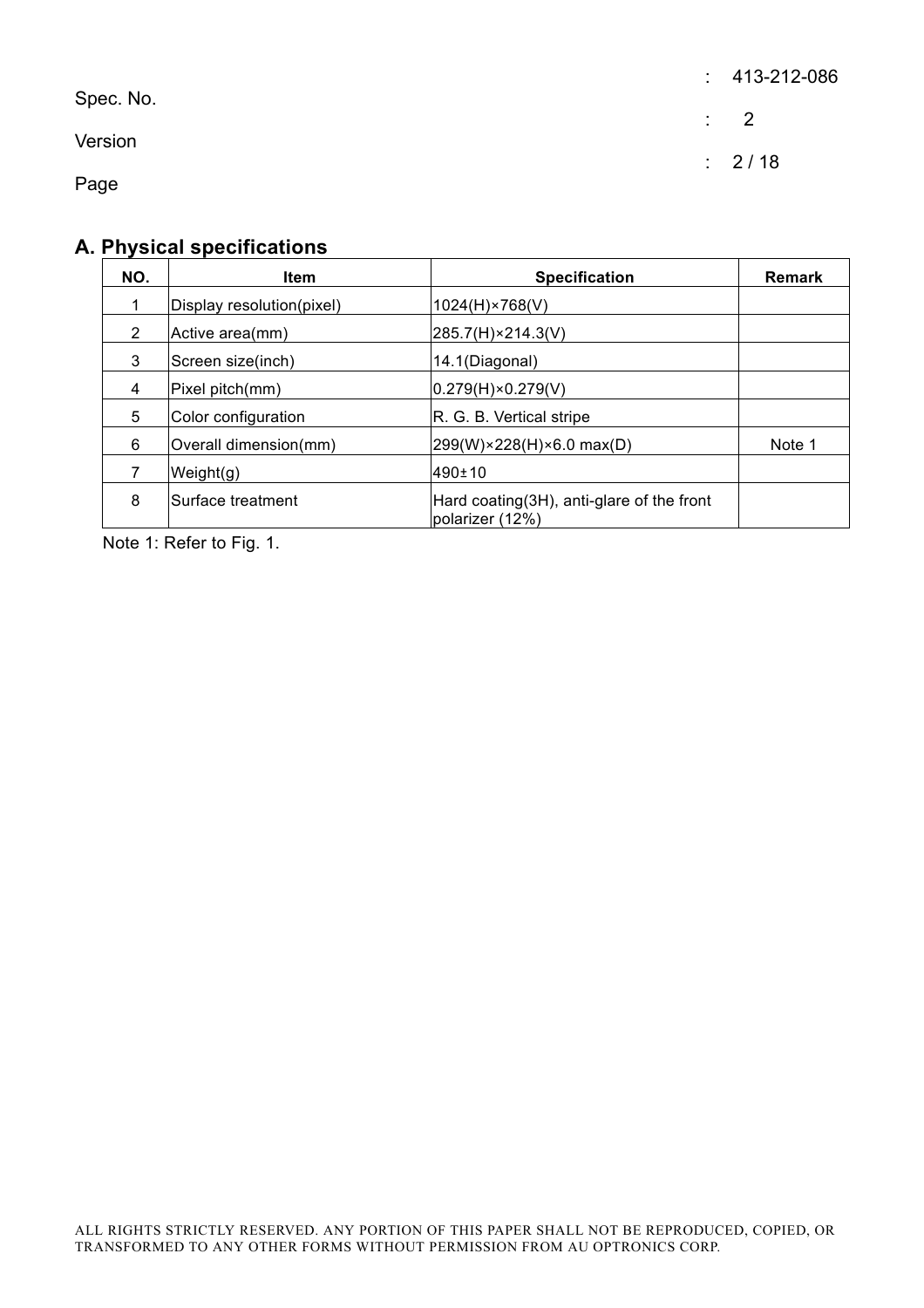| Spec. No. | $: 413-212-086$    |
|-----------|--------------------|
|           | $\therefore$ 2     |
| Version   | $\frac{1}{2}$ 3/18 |
| Page      |                    |

# **B. Electrical specifications**

#### 1.Pin assignment

(1).Input signal interface

CN1 (20P) connector : FI-SEB-20P-HF10(JAE)

| Pin no         | Symbol                  | <b>Function</b>                                   | Etc. |
|----------------|-------------------------|---------------------------------------------------|------|
| 1              | $V_{\rm CC}$            | Power supply , 3.3 V (typical)                    |      |
| $\overline{2}$ | $V_{\rm CC}$            | Power supply , 3.3 V (typical)                    |      |
| 3              | <b>GND</b>              | Ground                                            |      |
| 4              | <b>GND</b>              | Ground                                            |      |
| 5              | RxIN0-                  | -LVDS differential data input (R0-R5,G0)          |      |
| 6              | RxIN0+                  | +LVDS differential data input (R0-R5,G0)          |      |
| $\overline{7}$ | <b>GND</b>              | Ground                                            |      |
| 8              | RxIN1-                  | -LVDS differential data input (G1-G5,B0-B1)       |      |
| 9              | RxIN1+                  | +LVDS differential data input (G1-G5,B0-B1)       |      |
| 10             | <b>GND</b>              | Ground                                            |      |
| 11             | RxIN2-                  | -LVDS differential data input (B2-B5, HS, VS, DE) |      |
| 12             | RxIN2+                  | +LVDS differential data input (B2-B5, HS, VS, DE) |      |
| 13             | <b>GND</b>              | Ground                                            |      |
| 14             | CKIN-                   | Clock Signal(-)                                   |      |
| 15             | CKIN+                   | Clock Signal(+)                                   |      |
| 16             | <b>GND</b>              | Ground                                            |      |
| 17             | $(V_{EDID})$            | (DDC 3.3V power)                                  |      |
| 18             | <b>NC</b>               | Reserved for supplier test point                  |      |
| 19             | (CIK <sub>EDID</sub> )  | (DDC Clock)                                       |      |
| 20             | (DATA <sub>EDID</sub> ) | (DDC Data)                                        |      |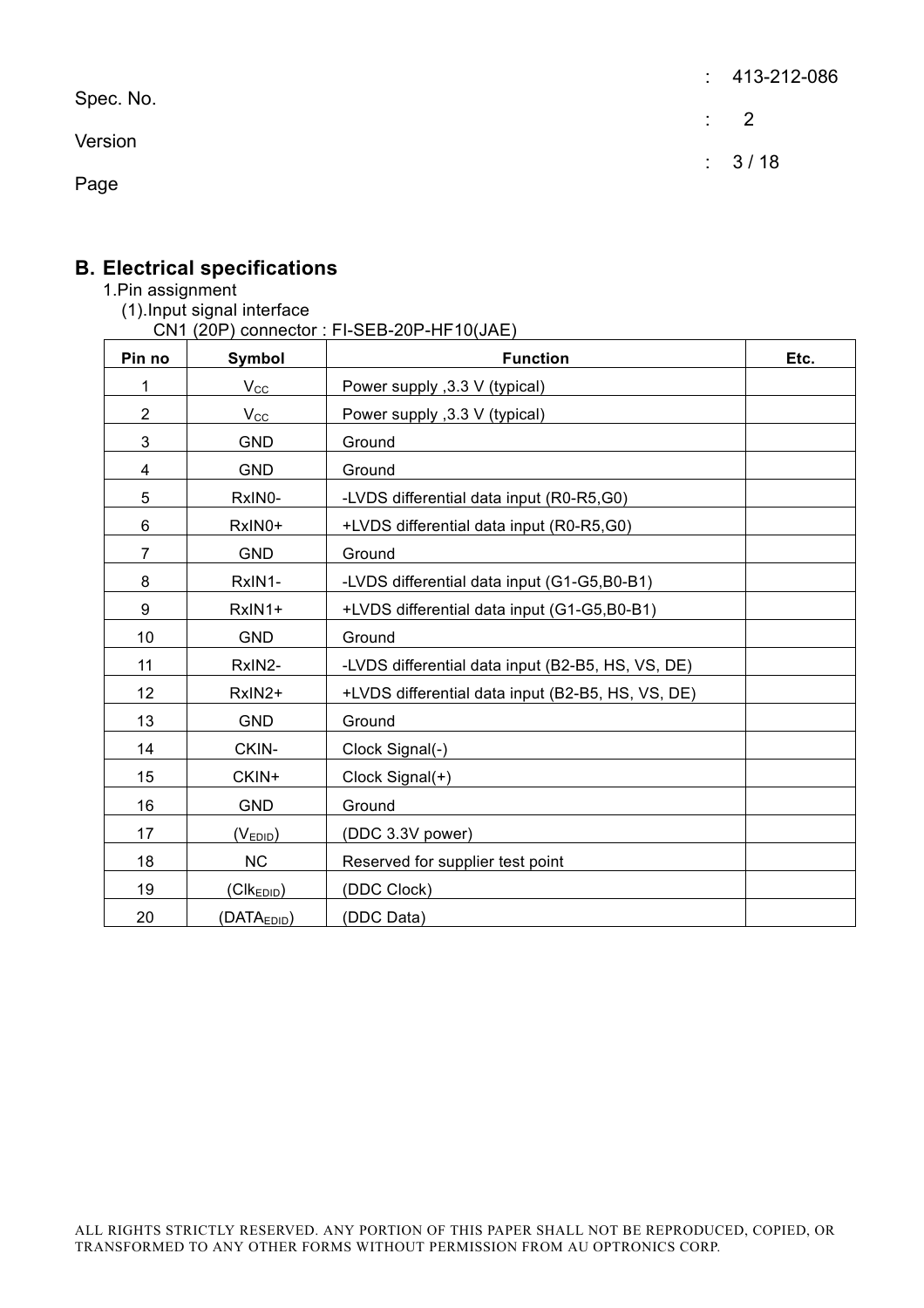|           | $: 413 - 212 - 086$ |
|-----------|---------------------|
| Spec. No. | $\therefore$ 2      |
| Version   |                     |
| Page      | $\frac{1}{2}$ 4/18  |

(2) LVDS channel interface data mapping diagram



# 2. Absolute maximum ratings

 $(GND = 0 V)$ 

| <b>Parameter</b>      | Symbol                     |        | <b>Values</b>     | Unit      | <b>Remark</b>   |
|-----------------------|----------------------------|--------|-------------------|-----------|-----------------|
|                       |                            | Min.   | Max.              |           |                 |
| Power voltage         | $\mathsf{V}_{\mathsf{CC}}$ | $-0.3$ | 4                 | $V_{DC}$  | At $25 \bullet$ |
| Input signal voltage  | $V_{LH}$                   | $-0.3$ | $V_{\rm CC}$ +0.3 | $V_{DC}$  | At $25 \bullet$ |
| Operating temperature | Top                        |        | $+50$             | $\bullet$ | Note 1          |
| Storage temperature   | $T_{\text{ST}}$            | $-20$  | $+60$             | $\bullet$ | Note 1          |

ALL RIGHTS STRICTLY RESERVED. ANY PORTION OF THIS PAPER SHALL NOT BE REPRODUCED, COPIED, OR TRANSFORMED TO ANY OTHER FORMS WITHOUT PERMISSION FROM AU OPTRONICS CORP.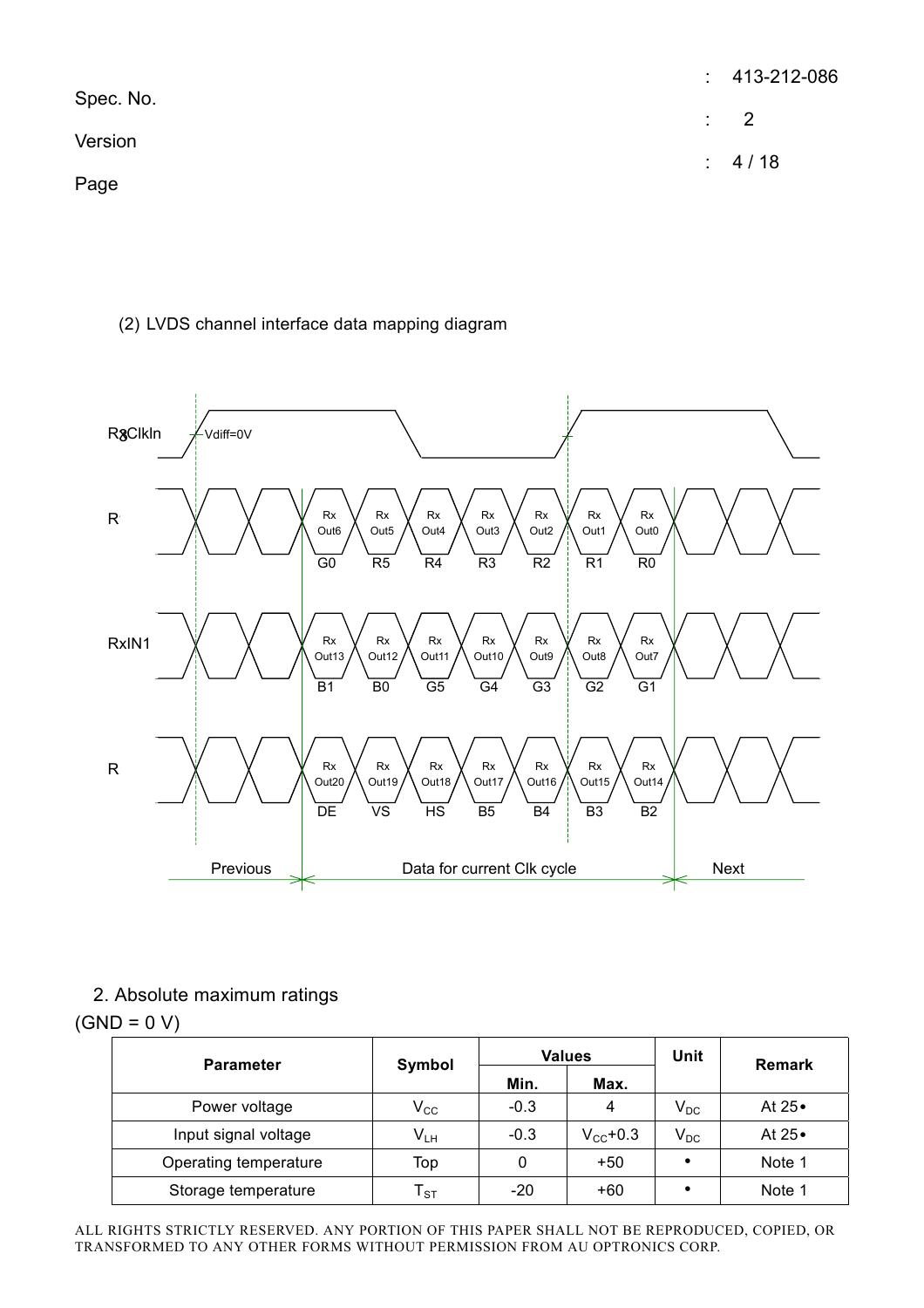|           | $\therefore$ 413-212-086 |
|-----------|--------------------------|
| Spec. No. | $\therefore$ 2           |
| Version   | $\frac{1}{2}$ 5/18       |
| Page      |                          |

Note 1: The relative humidity must not exceed 90% non-condensing at temperatures of 40 $\bullet$  or less. At temperatures greater than 40•, the wet bulb temperature must not exceed 39 •. When operate at low temperatures, the brightness of CCFL will drop and the life time of CCFL will be reduced.

Note 2:The unit should not be exposed to corrosive chemicals.

#### 3. Electrical characteristics

a. Typical operating conditions

|                            | <b>Item</b>    | Symbol          | Min.        | Typ.                     | Max.                     | Unit   | Remark |
|----------------------------|----------------|-----------------|-------------|--------------------------|--------------------------|--------|--------|
| Power<br>supply<br>voltage | Input voltage  | $V_{\rm CC}$    | 3.0         | 3.3                      | 3.6                      | v      |        |
|                            | Current        | Iд.             |             | 350                      | $\overline{\phantom{a}}$ |        |        |
|                            | consumption    | I <sub>B</sub>  |             | $\overline{\phantom{a}}$ | 550                      | mArms  | Note 1 |
|                            | Inrush current | <b>RUSH</b>     |             |                          | 1800                     | mApeak | Note 2 |
| Internal<br>logic          | Low voltage    | $V_{IL}$        | 0           | $\overline{\phantom{a}}$ | $0.3 V_{CC}$             |        |        |
|                            | High voltage   | $V_{\text{IH}}$ | $0.7V_{CC}$ |                          | $V_{\rm CC}$             |        |        |
| Power ripple voltage       |                | $V_{RP}$        |             |                          | 100                      | mVp-p  |        |

Note 1:Effective value (mArms) at  $V_{\text{cc}}$  = 3.3 V/25 $\bullet$ .







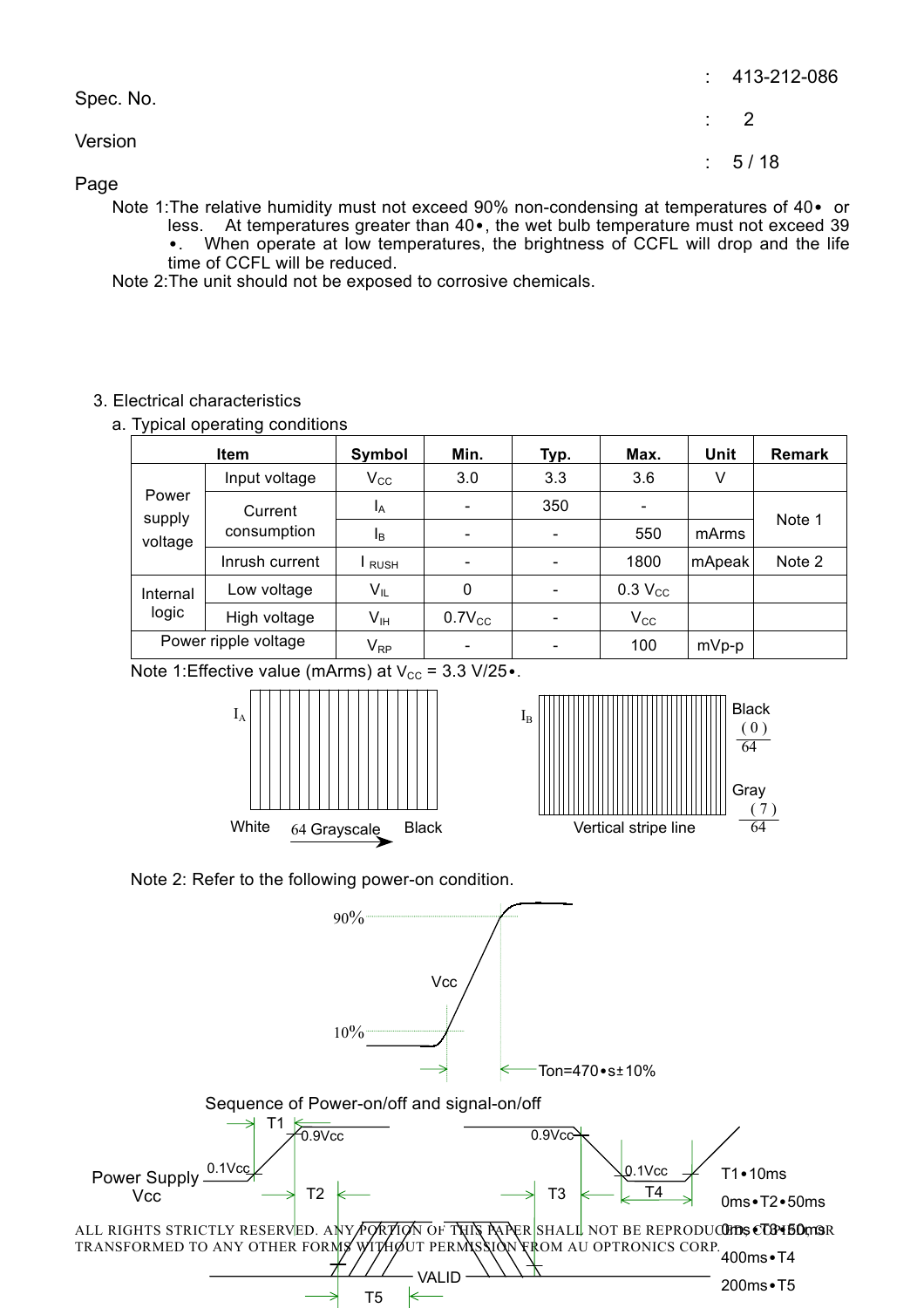| Spec. No. | $: 413 - 212 - 086$ |
|-----------|---------------------|
|           | $\therefore$ 2      |
| Version   | $\frac{1}{2}$ 6/18  |
| Page      |                     |

 LVDS Interface

Backlight On

Apply the lamp voltage within the LCD operating range. When the backlight turns on before the LCD operation or the LCD turns off before the backlight turns off, the display may momentarily become abnormal.

#### **Caution**

The above on/off sequence should be applied to avoid abnormal function in the display. In case of handling:

Make sure to turn off the power when you plug the cable into the input connector or pull the cable out of the connector.

|                |              |                | Data signal (0 : Low level, 1: High level) |                |          |                               |                |                |          |                |             |             |                |                |              |                |                |           |                |
|----------------|--------------|----------------|--------------------------------------------|----------------|----------|-------------------------------|----------------|----------------|----------|----------------|-------------|-------------|----------------|----------------|--------------|----------------|----------------|-----------|----------------|
| Display colors |              | R <sub>5</sub> | R <sub>4</sub>                             | R <sub>3</sub> |          | R <sub>2</sub> R <sub>1</sub> | R <sub>0</sub> | G <sub>5</sub> | G4       | G <sub>3</sub> |             | G2 G1       | G <sub>0</sub> | B <sub>5</sub> | <b>B4</b>    | B <sub>3</sub> | B <sub>2</sub> | <b>B1</b> | B <sub>0</sub> |
|                | <b>Black</b> | 0              | 0                                          | $\mathbf 0$    | $\Omega$ | 0                             | $\mathbf 0$    | 0              | 0        | $\mathbf 0$    | 0           | 0           | $\mathbf{0}$   | 0              | 0            | 0              | 0              | 0         | 0              |
|                | <b>Blue</b>  | 0              | 0                                          | 0              | 0        | $\mathbf 0$                   | 0              | 0              | 0        | 0              | 0           | 0           | 0              | 1              | 1            | 1              | 1              | 1         |                |
|                | Red          | 1              | 1                                          | 1              | 1        | 1                             | 1              | 0              | 0        | 0              | 0           | $\mathbf 0$ | 0              | 0              | $\mathbf 0$  | 0              | 0              | 0         | 0              |
| <b>Basic</b>   | Magenta      | 1              |                                            |                |          |                               | 1              | 0              | 0        | 0              | $\mathbf 0$ | $\mathbf 0$ | $\mathbf 0$    |                | 1            |                |                | 1         |                |
| colors         | Green        | $\mathbf 0$    | 0                                          | 0              | 0        | $\mathbf 0$                   | $\mathbf 0$    | 1              | 1        | 1              | 1           | 1           | 1              | 0              | $\mathbf 0$  | 0              | $\mathbf 0$    | 0         | 0              |
|                | Cyan         | 0              | 0                                          | 0              | 0        | 0                             | $\mathbf 0$    |                |          | 1              |             | 1           |                |                | 1            | 1              | 1              | 1         |                |
|                | Yellow       | 1              |                                            |                | 1        | 4                             | 1              |                | 1        | 1              |             | 1           | 1              | 0              | $\mathbf 0$  | 0              | 0              | 0         | 0              |
|                | White        | 1              |                                            |                |          |                               | 1              |                |          | 1              |             |             |                |                | 1            |                |                |           |                |
|                | <b>Black</b> | 0              | 0                                          | 0              | 0        | $\mathbf 0$                   | $\mathbf 0$    | 0              | 0        | 0              | $\mathbf 0$ | $\mathbf 0$ | $\mathbf 0$    | $\mathbf{0}$   | 0            | 0              | 0              | 0         | 0              |
|                |              | 0              | 0                                          | 0              | 0        | 0                             | 1              | 0              | 0        | 0              | 0           | 0           | 0              | 0              | $\pmb{0}$    | 0              | 0              | 0         | 0              |
|                | Dark         | $\mathbf 0$    | 0                                          | $\mathbf 0$    | 0        | 1                             | $\mathbf 0$    | 0              | 0        | 0              | 0           | 0           | $\mathbf 0$    | $\mathbf 0$    | $\mathbf 0$  | 0              | 0              | 0         | 0              |
| Red            |              |                |                                            |                |          |                               |                |                |          |                |             |             |                |                |              |                |                |           |                |
| grayscale      |              |                |                                            |                |          |                               |                |                |          |                |             |             |                |                |              |                |                |           |                |
|                | bright       |                |                                            |                |          |                               |                |                |          |                |             |             |                |                |              |                |                |           |                |
|                |              |                |                                            |                |          | $\mathbf{0}$                  | 1              | 0              | 0        | 0              | 0           | 0           | 0              | 0              | 0            | 0              | 0              | 0         | 0              |
|                |              | 4              |                                            |                |          | 1                             | $\mathbf 0$    | $\Omega$       | $\Omega$ | $\mathbf 0$    | $\mathbf 0$ | $\mathbf 0$ | $\mathbf 0$    | $\Omega$       | $\mathbf 0$  | 0              | $\mathbf 0$    | 0         | 0              |
|                | Red          |                |                                            |                |          |                               | 1              | 0              | 0        | 0              | 0           | 0           | 0              | 0              | $\mathbf{0}$ | 0              | 0              | 0         | 0              |

b. Display color v.s. input data signals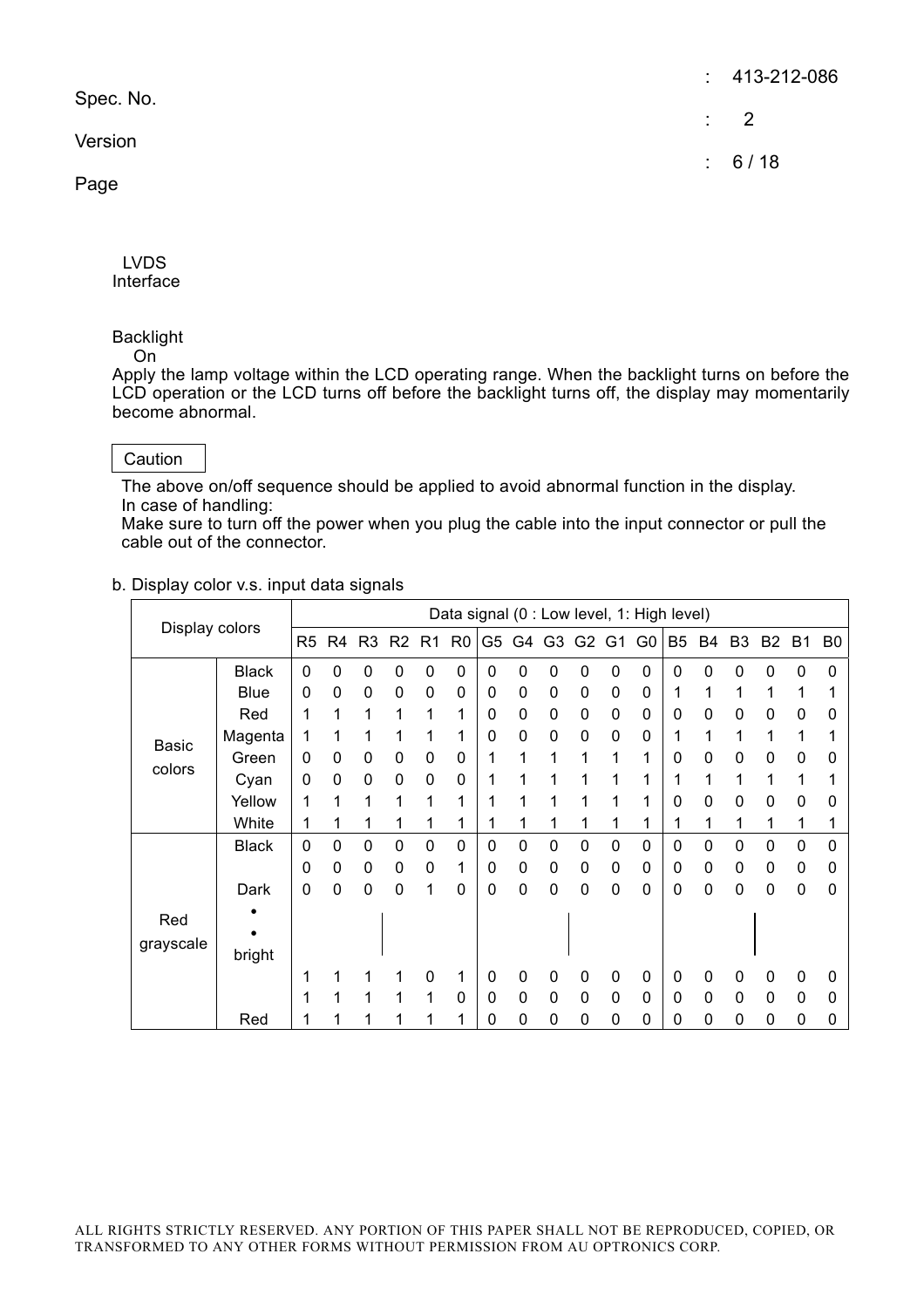Version

Page

# : 2

## $: 7/18$

|             | <b>Black</b> | 0 | 0           | 0           | 0           | $\mathbf 0$ | 0            | 0 | $\Omega$    | 0           | 0            | $\Omega$    | $\mathbf 0$ | 0 | 0           | 0           | $\mathbf{0}$ | 0           | 0        |
|-------------|--------------|---|-------------|-------------|-------------|-------------|--------------|---|-------------|-------------|--------------|-------------|-------------|---|-------------|-------------|--------------|-------------|----------|
|             |              | 0 | 0           | 0           | $\mathbf 0$ | 0           | 0            | 0 | 0           | $\pmb{0}$   | 0            | 0           | 1           | 0 | 0           | 0           | 0            | 0           | 0        |
|             | Dark         | 0 | 0           | 0           | $\mathbf 0$ | 0           | 0            | 0 | 0           | 0           | 0            | 1           | 0           | 0 | $\pmb{0}$   | 0           | 0            | $\mathbf 0$ | 0        |
| Green       |              |   |             |             |             |             |              |   |             |             |              |             |             |   |             |             |              |             |          |
| grayscale   |              |   |             |             |             |             |              |   |             |             |              |             |             |   |             |             |              |             |          |
|             | bright       |   |             |             |             |             |              |   |             |             |              |             |             |   |             |             |              |             |          |
|             |              | 0 | 0           | 0           | $\mathbf 0$ | 0           | 0            | 1 | 1           | 1           | 1            | $\mathbf 0$ | 1           | 0 | $\pmb{0}$   | 0           | 0            | 0           | 0        |
|             |              | 0 | $\pmb{0}$   | 0           | $\mathbf 0$ | 0           | 0            | 1 | 1           | 1           | $\mathbf{1}$ | $\mathbf 1$ | 0           | 0 | $\pmb{0}$   | 0           | 0            | 0           | 0        |
|             | Green        | 0 | 0           | 0           | $\mathbf 0$ | 0           | 0            | 1 | 1           | 1           | 1            | 1           | 1           | 0 | $\mathbf 0$ | 0           | 0            | 0           | 0        |
|             | <b>Black</b> | 0 | 0           | $\mathbf 0$ | $\mathbf 0$ | 0           | $\mathbf{0}$ | 0 | $\mathbf 0$ | 0           | 0            | $\mathbf 0$ | $\mathbf 0$ | 0 | $\mathbf 0$ | $\mathbf 0$ | 0            | $\mathbf 0$ | $\Omega$ |
|             |              | 0 | 0           | 0           | $\mathbf 0$ | 0           | 0            | 0 | 0           | 0           | 0            | $\mathbf 0$ | 0           | 0 | $\pmb{0}$   | 0           | 0            | $\mathbf 0$ |          |
|             | Dark         | 0 | 0           | $\mathbf 0$ | $\mathbf 0$ | 0           | $\mathbf{0}$ | 0 | $\mathbf 0$ | 0           | 0            | $\mathbf 0$ | 0           | 0 | $\pmb{0}$   | 0           | 0            | 1           | 0        |
|             |              |   |             |             |             |             |              |   |             |             |              |             |             |   |             |             |              |             |          |
| <b>Blue</b> |              |   |             |             |             |             |              |   |             |             |              |             |             |   |             |             |              |             |          |
| grayscale   | bright       |   |             |             |             |             |              |   |             |             |              |             |             |   |             |             |              |             |          |
|             |              | 0 | 0           | 0           | $\mathbf 0$ | 0           | $\mathbf 0$  | 0 | 0           | 0           | 0            | $\mathbf 0$ | $\mathbf 0$ | 1 |             | 1           | 1            | 0           |          |
|             |              | 0 | $\mathbf 0$ | $\mathbf 0$ | $\mathbf 0$ | 0           | $\mathbf 0$  | 0 | $\mathbf 0$ | $\mathbf 0$ | $\mathbf 0$  | $\mathbf 0$ | 0           | 1 | 1           | 1           | 1            | 1           | O        |
|             | <b>Blue</b>  | 0 | 0           | $\mathbf 0$ | 0           | 0           | 0            | 0 | $\Omega$    | $\mathbf 0$ | 0            | $\Omega$    | 0           |   |             |             |              |             |          |

Note : Each basic color can be displayed in 64 gray scales using the 6 bit data signals. By combining the 18-bit data signals(R,G,B), the 262,144 colors can be achieved on the display.

#### c. Input signal timing

Timing diagrams of input signal are shown in Fig 2.

#### (1). Timing characteristics of input signals

| Item                  |                 | Symbol     | Min.           | Typ. | Max.                         | Unit        | <b>Remark</b> |
|-----------------------|-----------------|------------|----------------|------|------------------------------|-------------|---------------|
| <b>CLK</b> clock      | Frequency       | Fck        | 50             | 65   | 70                           | <b>MHz</b>  |               |
|                       | Period          | Clk        | 15.2           | 15.4 | 20                           | ns          |               |
|                       | Period          | Th         | 1046           | 1344 | 1648                         | Clk         |               |
|                       |                 |            | 20             | 20.7 |                              | $\bullet$ S |               |
|                       | Display period  | Thd        |                | 1024 |                              | <b>Clk</b>  |               |
| <b>Hs</b>             | Pulse width     | Thw        | 2              | 136  | $\qquad \qquad \blacksquare$ | Clk         |               |
| Horizontal            | Display start   | The        | 296            | 296  | 296                          | <b>Clk</b>  | DE non-using  |
| sync                  |                 |            | 8              | 296  | 600                          | <b>Clk</b>  | DE using      |
|                       | Front porch     | Thf        | 8              | 24   |                              | <b>Clk</b>  |               |
|                       | Back porch      | Thb        | 4              | 160  |                              | <b>Clk</b>  |               |
|                       | <b>Blanking</b> | Thb1       | 22             | 320  | 624                          | <b>Clk</b>  |               |
|                       | Phase shift     | Tvpd       | $\overline{2}$ | 320  |                              | <b>Clk</b>  |               |
|                       | Period          | Tv         | 771            | 806  | 927                          | Th          |               |
|                       |                 |            |                | 16.6 | 20                           | ms          |               |
| <b>Vs</b><br>Vertical | Display width   | Tvd        |                | 768  |                              | Th          |               |
| sync                  | Pulse width     | <b>Tvw</b> | 1              | 6    | $\qquad \qquad \blacksquare$ | Th          |               |

ALL RIGHTS STRICTLY RESERVED. ANY PORTION OF THIS PAPER SHALL NOT BE REPRODUCED, COPIED, OR TRANSFORMED TO ANY OTHER FORMS WITHOUT PERMISSION FROM AU OPTRONICS CORP.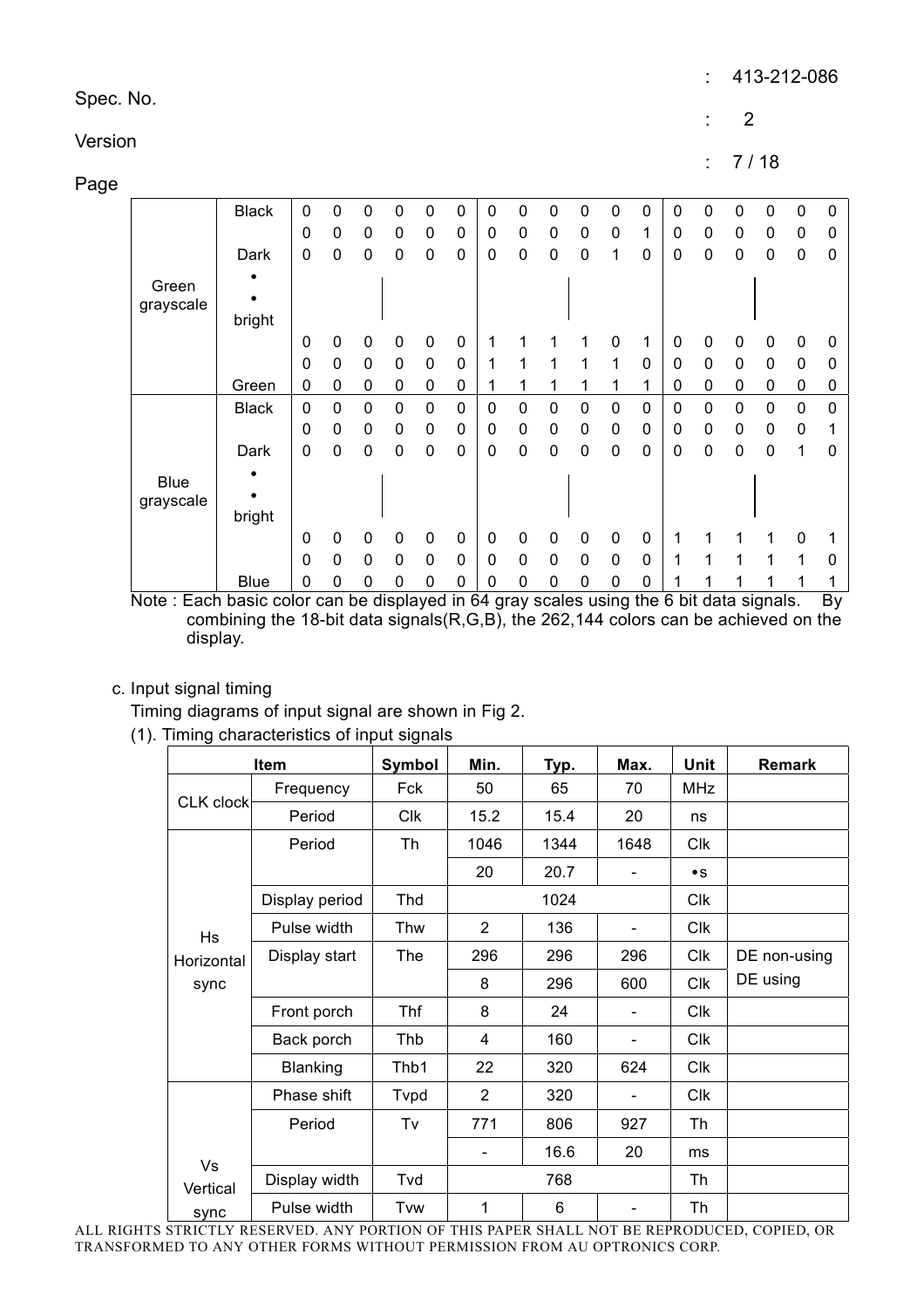|           | $: 413-212-086$ |
|-----------|-----------------|
| Spec. No. | $\therefore$ 2  |
| Version   | : 8/18          |
| Page      |                 |

| Display start | Tve  | $\overline{\phantom{a}}$ | 35 | $\overline{\phantom{0}}$ | Th | DE non-using |
|---------------|------|--------------------------|----|--------------------------|----|--------------|
| Front porch   | Tvf  |                          | ◠  | -                        | Th |              |
| Blanking      | Tvb1 |                          | 38 | 159                      | Th |              |

#### Available data input timing

| Horizontal | DE non-using | When DE signal is fixed Low, after falling edge of Hs, counting 296<br>clocks, then getting valid data from 297th clock's data.                   |
|------------|--------------|---------------------------------------------------------------------------------------------------------------------------------------------------|
|            | DE using     | Valid data is according to rising edge of "DE" signal.<br>The time should be 8 to 600 clocks between falling edge of Hs and<br>rising edge of DE. |
| Vertical   | DE non-using | After falling edge of Vs, counting 35 Th, then getting 36th Th's<br>data. (in DE non-using mode and DE using mode).                               |
|            | DE using     | Valid data is according to the first rising edge of "DE" signal after<br>DE keeps low during blanking period.                                     |

#### (2). The timing condition of LVDS

| <b>Item</b>                   | Symbol              | Min. | Typ.                     | Max. | Unit |
|-------------------------------|---------------------|------|--------------------------|------|------|
| The differential level        | $\cdot$ VID $\cdot$ | 0.1  | $\overline{\phantom{a}}$ | 0.6  |      |
| The common mode input voltage | VIC                 | 0.9  | $\overline{\phantom{0}}$ |      |      |
| The input setup time          | tsu1                | 500  | $\overline{\phantom{0}}$ |      | ps   |
| The input hold time           | th1                 | 500  |                          |      | ps   |



ALL RIGHTS STRICTLY RESERVED. ANY PORTION OF THIS PAPER SHALL NOT BE REPRODUCED, COPIED, OR ALL RIGHTS STRICTLY RESERVED ANY PORTION OF THIS PRPER SHARL NOT BE REPRODUC<br>TRANSFORMED TO ANY OTHER FORMS\WITHOUT\PERMISSION EROM AU OPTRONICS CORP.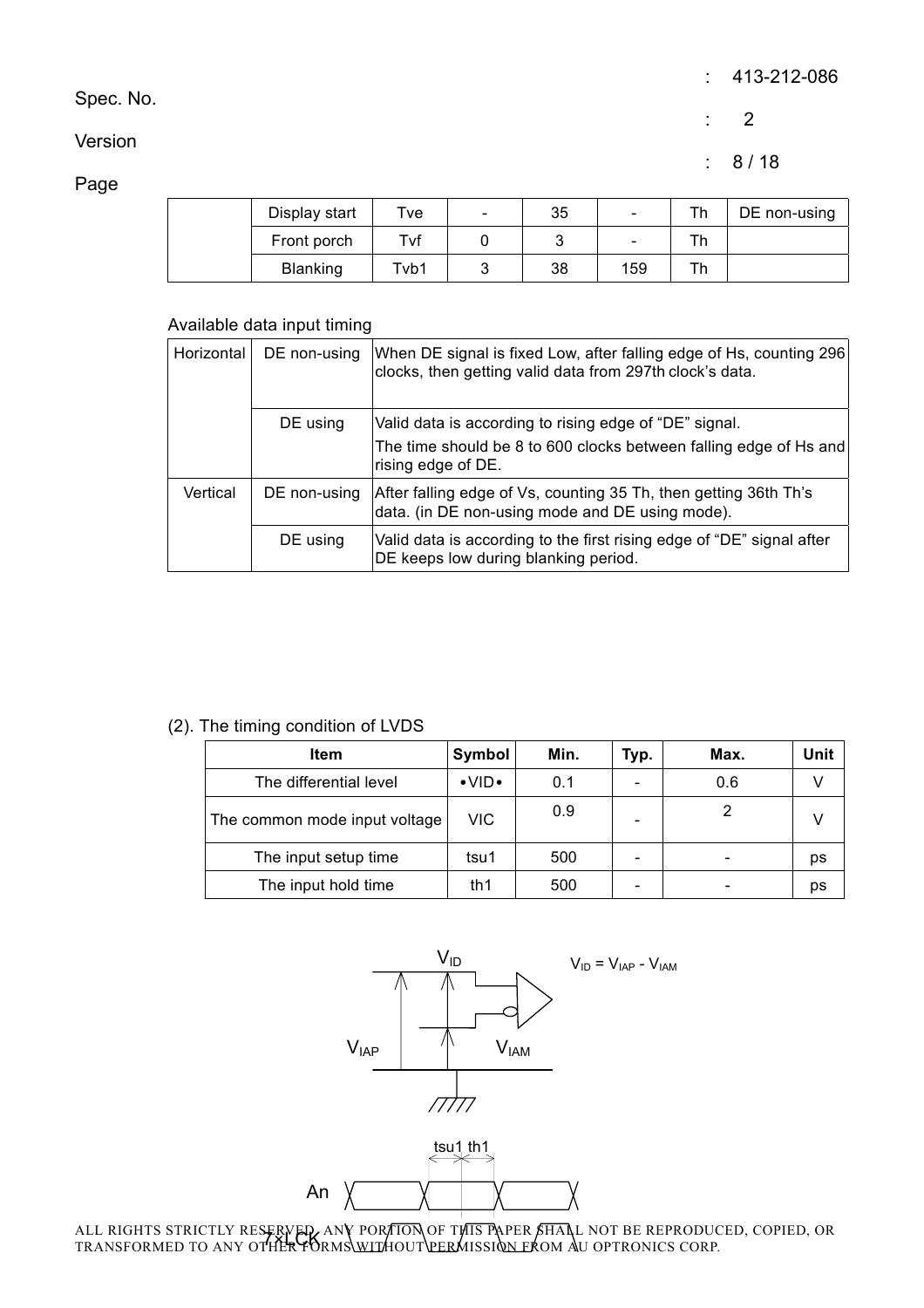| Spec. No. | $: 413 - 212 - 086$ |
|-----------|---------------------|
|           | $\therefore$ 2      |
| Version   | $\frac{1}{2}$ 9/18  |
| Page      |                     |

|  |  | d. Display position |  |
|--|--|---------------------|--|
|--|--|---------------------|--|

| D(1,1)   | D(2,1)   | . | D(X, 1)   | . | D(1023,1)               | D(1024,1)  |
|----------|----------|---|-----------|---|-------------------------|------------|
| D(1,2)   | D(2,2)   | . | D(X,2)    | . | D(1023,2)               | D(1024,2)  |
|          |          | . |           | . |                         |            |
| D(1,Y)   | D(2,Y)   | . | D(X,Y)    | . | D(1023,Y)               | D(1024, Y) |
|          |          | . |           | . |                         |            |
| D(1,767) | D(2,767) | . | D(X, 767) | . | D( 1023, 767)           | D(1024,767 |
| D(1,768) | D(2,768) | . | D(X, 768) | . | D(1023,768) D(1024,768) |            |

#### e. Backlight unit

 The backlight system is an edge-lighting type with a CCFT(Cold Cathode Fluorescent Tube). The characteristics of a single lamp are shown in the following tables.

| <b>Parameter</b>      | Symbol                    | Min.  | Typ. | Max.                  | Unit            | <b>Remark</b> |  |
|-----------------------|---------------------------|-------|------|-----------------------|-----------------|---------------|--|
| Lamp voltage          | $\mathsf{V}_{\mathsf{L}}$ | 594   | 660  | 726                   | Vrms            | Note 1        |  |
| Lamp current          |                           | 3     | 6    | 6.5                   | mArms           | Note 1        |  |
| Power consumption     | $P_L$                     |       | 3.96 |                       | W               | Note 2        |  |
|                       |                           |       |      | $1530 (T = 0 \cdot )$ |                 |               |  |
| Lamp starting voltage | $V_{\rm S}$               |       |      | $1250(T=25)$          | Vrms            | Note 3        |  |
| Frequency             | $\mathsf{F}_\mathsf{L}$   | 50    | 60   | 80                    | KH <sub>z</sub> | Note 4        |  |
| Lamp life time        | ы                         | 10000 |      |                       | Hr              | Note 1, 5     |  |

Note 1: T= 25•

Note 2: Inverter should be designed with the characteristic of lamp. When you are designing the inverter, the output voltage of the inverter should comply with the following conditions.

> (1). The area under the positive and negative cycles of the waveform of the lamp current and lamp voltage should be area symmetric(the symmetric ratio should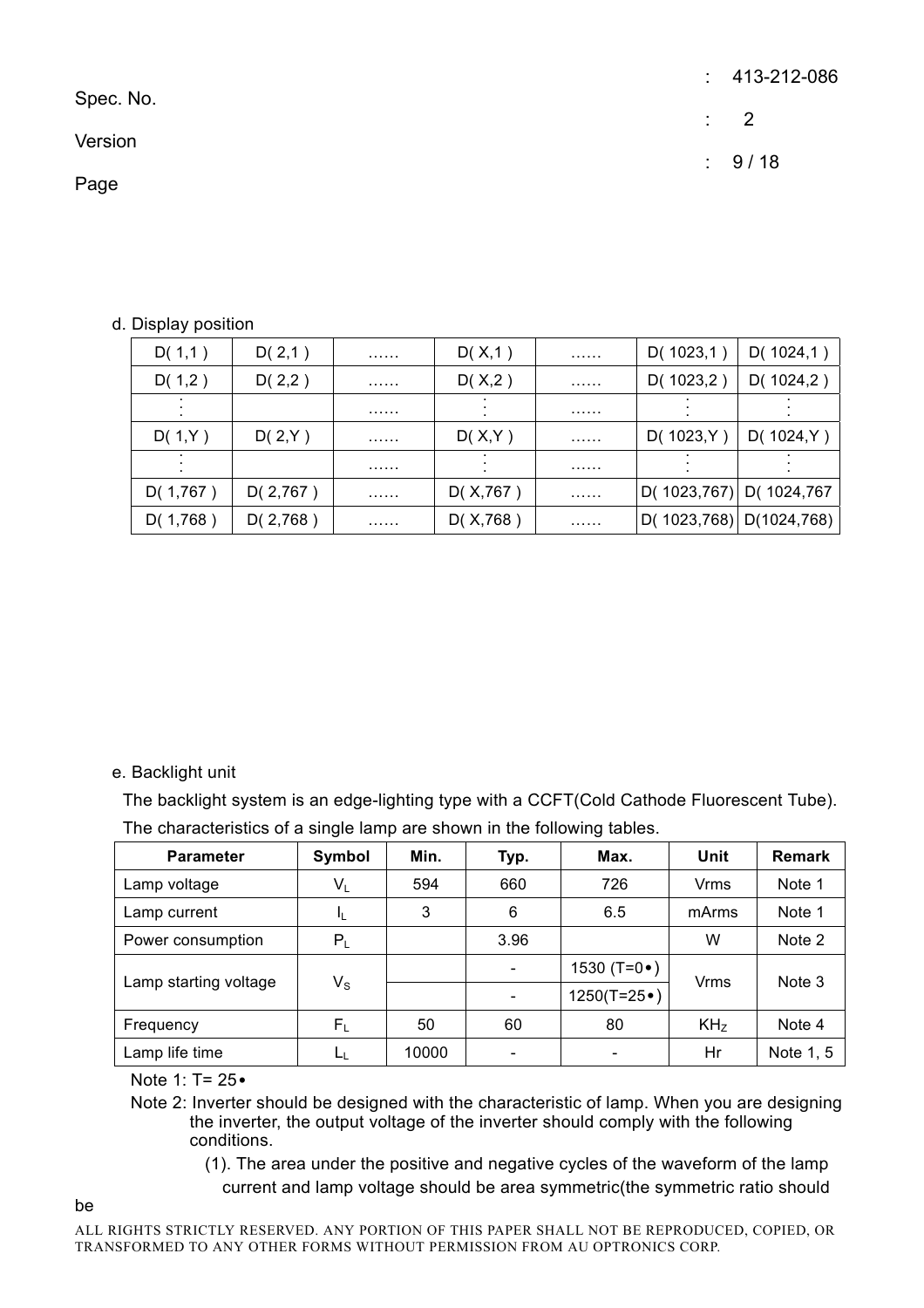Spec. No. : 413-212-086 Version  $\overline{\phantom{0}}$  $: 10/18$ 

Page

larger than 90%).

- (2). There should not have any spikes in the waveform.
- (3). The waveform should be sine wave as possible.
- (4). Lamp current should not exceed the maximum value within the operating temperature (It is prohibited to over the maximum lamp current even if operated in the non-guaranteed temperature). When lamp current over the maximum value for a long time, it may cause fire. Therefore, it is recommend that the inverter should have the current limited circuit.
- Note 3: The inverter open voltage should be designed larger than the lamp starting voltage at  $T = 0^{\circ}$ C, otherwise backlight may be blinking for a moment after turning on or not be able to turn on. The open voltage should be measured after ballast capacitor. If an inverter has shutdown function it should keep its open voltage for longer than 1 second even if lamp connector is open.

Note 4: Lamp frequency may produce interference with horizontal synchronous frequency

and

this may cause line flow on the display. Therefore lamp frequency shall be

detached

 from the horizontal synchronous frequency and its harmonics as far as possible in order to avoid interference. In case using the inverter by PWM control, PWM frequency may interference with frame frequency. We suggest that PWM frequency is same as frame frequency.

Note 5: Brightness to be decrease to the 50% of the initial value under  $I_1 = 6$ mA.

Note 6: CN2 connector (backlight): BHSR-02VS-1(JST).

Mating connector: SM02B-BHSS-1-TB (JST).

| Pin no. | Symbol | <b>Function</b>            | Remark             |
|---------|--------|----------------------------|--------------------|
|         |        | CCFL power supply $(H.V.)$ | Cable color: Pink  |
|         |        | CCFL power supply(GND)     | Cable color: White |

# **C. Optical specifications ( Note 1, Note 2)**

| Item              |                    |                            | <b>Specification</b>  |                          |                              |                          | <b>Remark</b> |              |
|-------------------|--------------------|----------------------------|-----------------------|--------------------------|------------------------------|--------------------------|---------------|--------------|
|                   |                    | <b>Condition</b><br>Symbol |                       | Min.                     | Typ.                         | Max.                     | Unit          |              |
| Response time     |                    |                            |                       |                          |                              |                          |               |              |
| Rising time       |                    | Tr                         | $\bullet = 0^{\circ}$ | $\overline{\phantom{a}}$ | 20                           | 40                       | ms            | Note 4       |
| Falling time      |                    | Tf                         |                       |                          | 30                           | 50                       |               |              |
| Contrast ratio    |                    | <b>CR</b>                  | $\bullet = 0^{\circ}$ | 150                      | 200                          | $\overline{\phantom{a}}$ |               | Note $3,5$   |
| Viewing angle     |                    |                            |                       |                          |                              |                          |               |              |
|                   | Top                |                            |                       | 15                       | $\overline{\phantom{a}}$     | $\blacksquare$           |               |              |
|                   | <b>Bottom</b>      |                            | CR•10                 | 35                       | $\overline{\phantom{0}}$     |                          | deg.          | Note $3,8$   |
|                   | Left               |                            |                       | 40                       | $\qquad \qquad \blacksquare$ |                          |               |              |
|                   | Right              |                            |                       | 40                       | $\qquad \qquad$              |                          |               |              |
| <b>Brightness</b> | 5 points           | $\mathsf{Y}_\mathsf{L}$    | $\bullet = 0^{\circ}$ | 130                      | 150                          | $\blacksquare$           |               | Note 3,6,7,9 |
|                   | $\cdots$<br>$\sim$ | Wx                         | ^^                    | 0.280                    | 0.310                        | 0.340                    |               |              |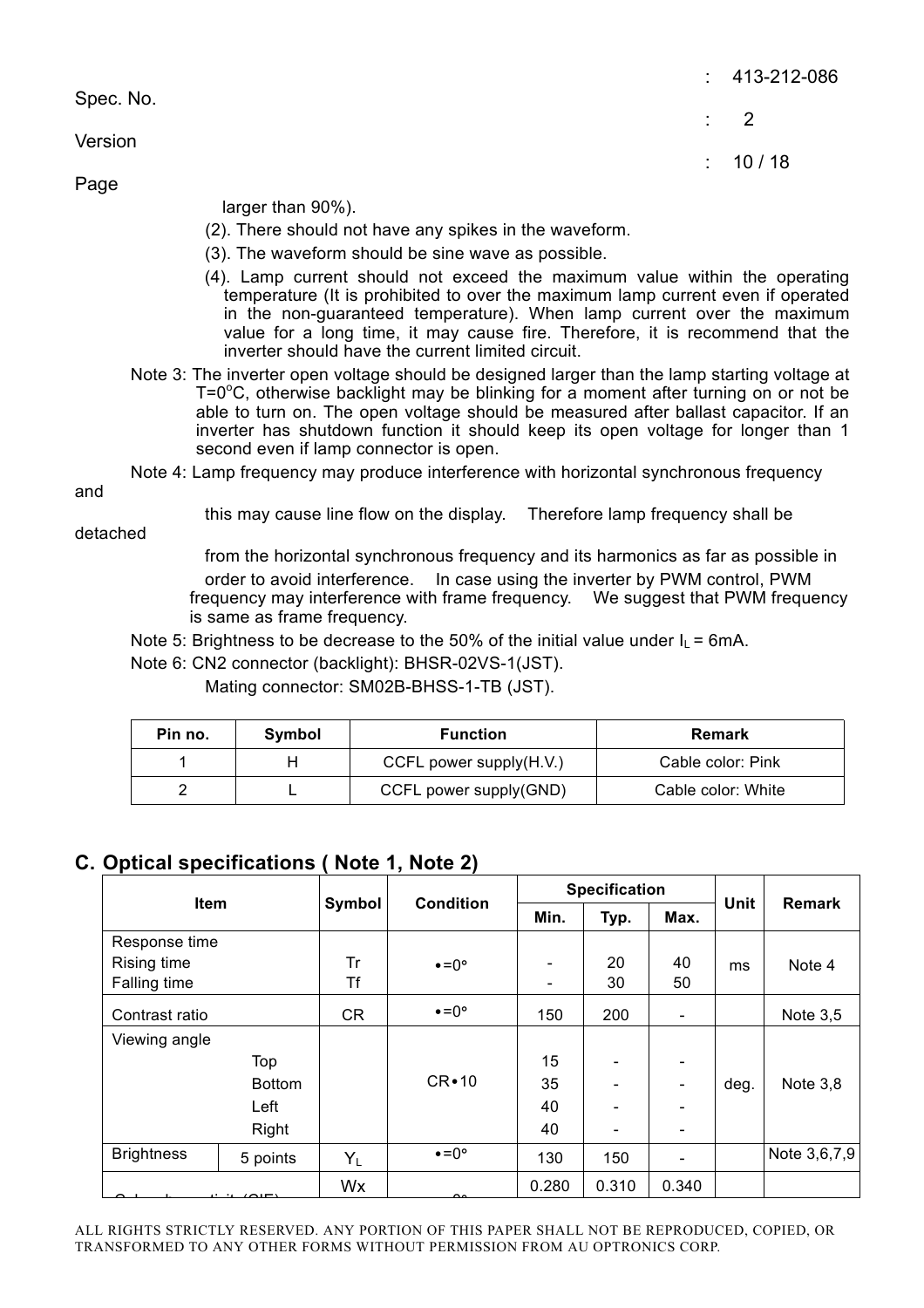|      |                  |                        |                          |                          | ÷     |                | 413-212-086 |
|------|------------------|------------------------|--------------------------|--------------------------|-------|----------------|-------------|
|      | Spec. No.        |                        |                          |                          | ÷     | $\overline{2}$ |             |
|      | Version          |                        |                          |                          |       |                |             |
| Page |                  |                        |                          |                          | ÷.    | 11/18          |             |
|      |                  | Wy                     | 0.300                    | 0.330                    | 0.360 |                |             |
|      |                  | Rx                     | 0.547                    | 0.577                    | 0.607 |                |             |
|      |                  | Ry                     | 0.298                    | 0.328                    | 0.358 |                |             |
|      |                  | Gx                     | 0.270                    | 0.300                    | 0.330 |                |             |
|      |                  | Gy                     | 0.525                    | 0.555                    | 0.585 |                |             |
|      |                  | Bx                     | 0.115                    | 0.145                    | 0.175 |                |             |
|      |                  | By                     | 0.090                    | 0.120                    | 0.150 |                |             |
|      | White uniformity | $\bullet$ <sub>W</sub> | $\overline{\phantom{a}}$ | $\overline{\phantom{a}}$ | 1.65  |                | Note $3,9$  |

Note 1: Ambient temperature = 25•.

Note 2: To be measured in dark room after lighting the backlight for 30 minutes.

Note 3: To be measured with a viewing cone of 1° by Topcon luminance meter BM-5A.

Note 4: Definition of response time:

The output signals of BM-7 are measured when the input signals are changed from "Black" to "White" (falling time) and from "White" to "Black" (rising time), respectively. The response time interval between the 10% and 90% of amplitudes. Refer to figure as below.



Note 5. Definition of contrast ratio:

Contrast ratio is calculated with the following formula.

Brightness on the "White" state Contrast ratio  $(CR) = \frac{B}{B}$  Brightness on the "Black" state

Note 6: Definition of brightness:

$$
\text{Brightness( Y_L)= }\frac{Y_{\text{LD}}+Y_{\text{LE}}+Y_{\text{LG}}+Y_{\text{LI}}+Y_{\text{LI}}}{5}
$$

Note 7: Driving conditions for CCFL : I<sub>L</sub>=6.0 mA, 60Hz frequency.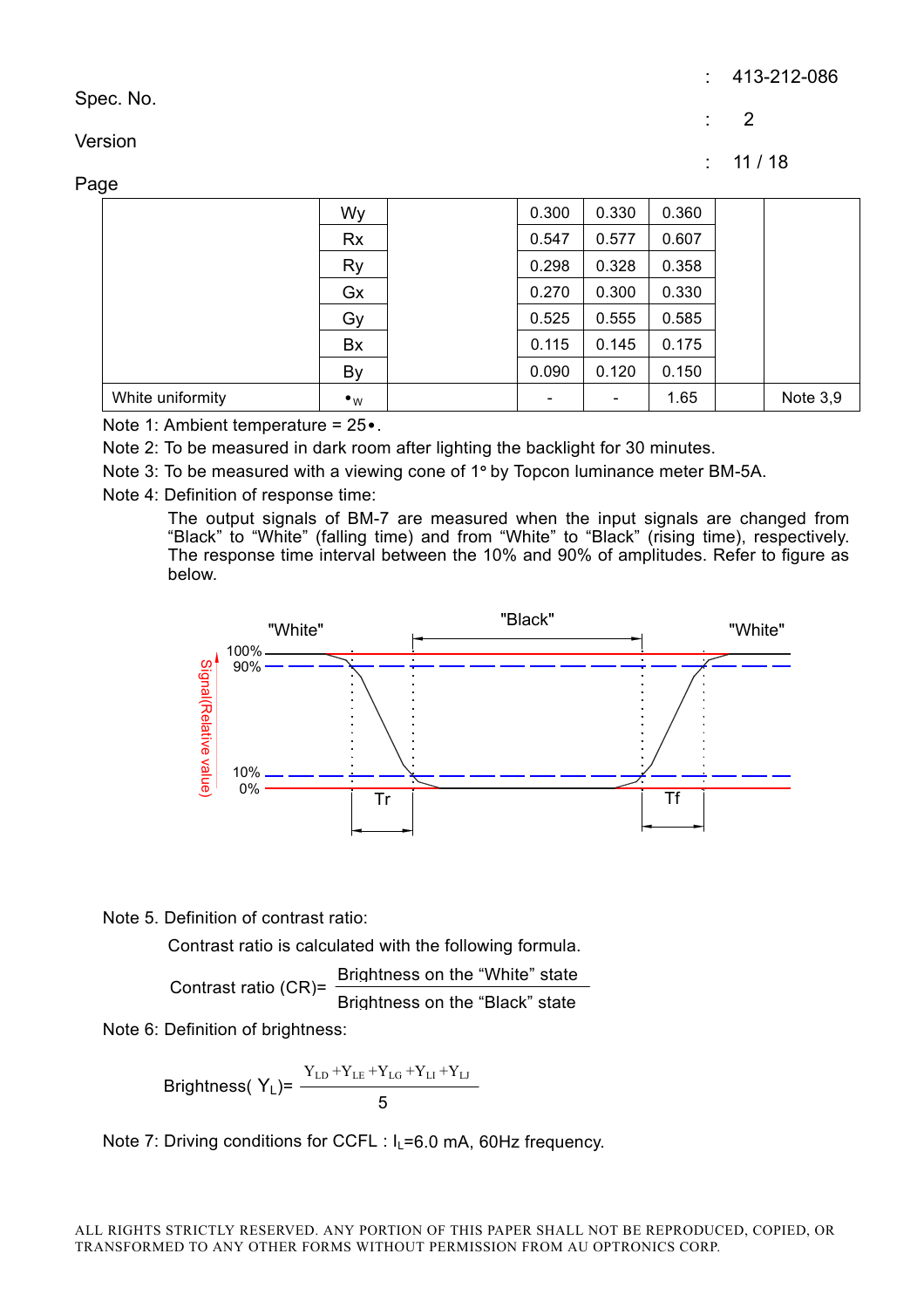| Spec. No. | $\therefore$ 413-212-086 |
|-----------|--------------------------|
|           | $\therefore$ 2           |
| Version   | $\frac{12}{18}$          |

#### Page

Note 8: Definition of viewing angle



Note 9: Definition of white uniformity: White uniformity is defined as the following with thirteen measurements (A~M).



# **D. Reliability test items(Note 1)**

| <b>Test tem</b>                               | <b>Test Condition</b>                    | Judgement       | <b>Remark</b>   |
|-----------------------------------------------|------------------------------------------|-----------------|-----------------|
| High temperature storage                      | 60 •, 240Hrs                             | Display quality | Note 1, 2       |
| Low temperature storage                       | -20•, 240Hrs                             | Display quality | Note 1, 2       |
| High temperature & high<br>humidity operation | 40 •, 90%RH, 240Hrs<br>(No condensation) | Display quality | <b>Note 1.2</b> |
| High temperature operation                    | 50 • 240Hrs                              | Display quality | Note 1, 2       |
| Low temperature operation                     | $ 0 \cdot 240$ Hrs                       | Display quality | Note 1, 2       |

ALL RIGHTS STRICTLY RESERVED. ANY PORTION OF THIS PAPER SHALL NOT BE REPRODUCED, COPIED, OR TRANSFORMED TO ANY OTHER FORMS WITHOUT PERMISSION FROM AU OPTRONICS CORP.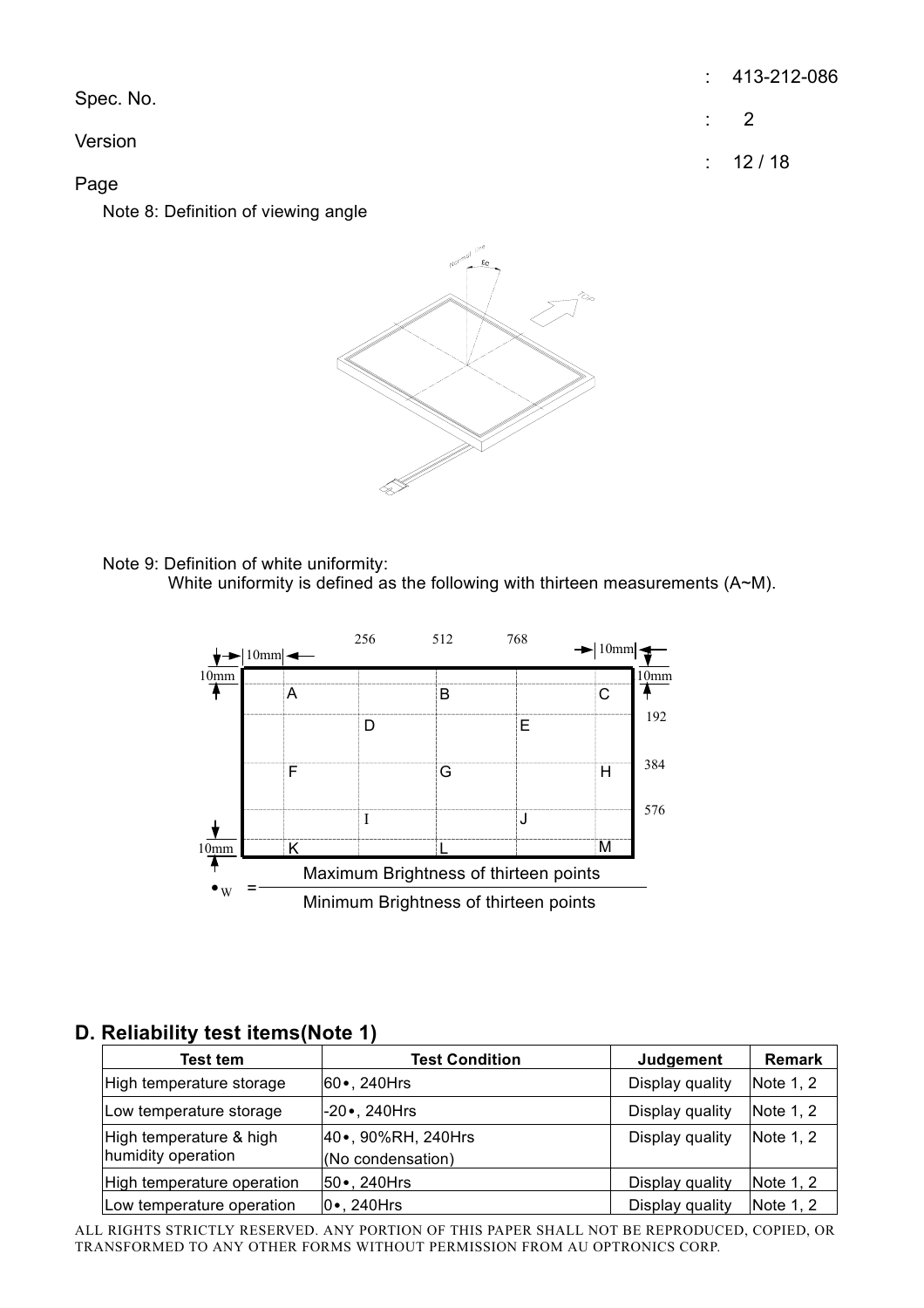|           | $: 413 - 212 - 086$ |
|-----------|---------------------|
| Spec. No. | $\therefore$ 2      |
| Version   | $\therefore$ 13/18  |

| Temperature cycling                        | -20∙~60∙                                                                                  | Display quality  | Note 1, 2 |
|--------------------------------------------|-------------------------------------------------------------------------------------------|------------------|-----------|
| (non-operation)                            | 1Hr, 10mins, 1Hr, 5cycles                                                                 |                  |           |
| Electrostatic discharge<br>(non-operation) | 150PF, 150•, ±10KV, 1second, 9 points<br>on the panel, 10 times each place                | Display function | Note 3    |
| <b>Vibration</b><br>(non-operation)        | Sweep:1G, $10H_7 \sim 500H_7 \sim 10H_7$<br>l/2.5min<br>2 hour for each direction X, Y, Z | Display quality  | Note 1, 2 |
| lMechanical shock<br>(non-operation)       | Half-Sine Wave, 220G,2ms, ±X, ±Y,<br>$\pm Z$                                              | Display quality  | Note 1, 2 |

Note 1: Evaluation should be tested after storage at room temperature for one hour.

Note 2: There should be no change which might affect the practical display function when the display quality test is conducted under normal operating condition.

Note 3: The discharging points are shown as below.

#### **E. Display quality**

Page

The display quality of the color TFT-LCD module should be in compliance with the Unipac's incoming inspection standard.

#### **F. Handling precaution**

The Handling of the TFT-LCD should be in compliance with the Unipac's handling principle standard.

## **G. Packing form**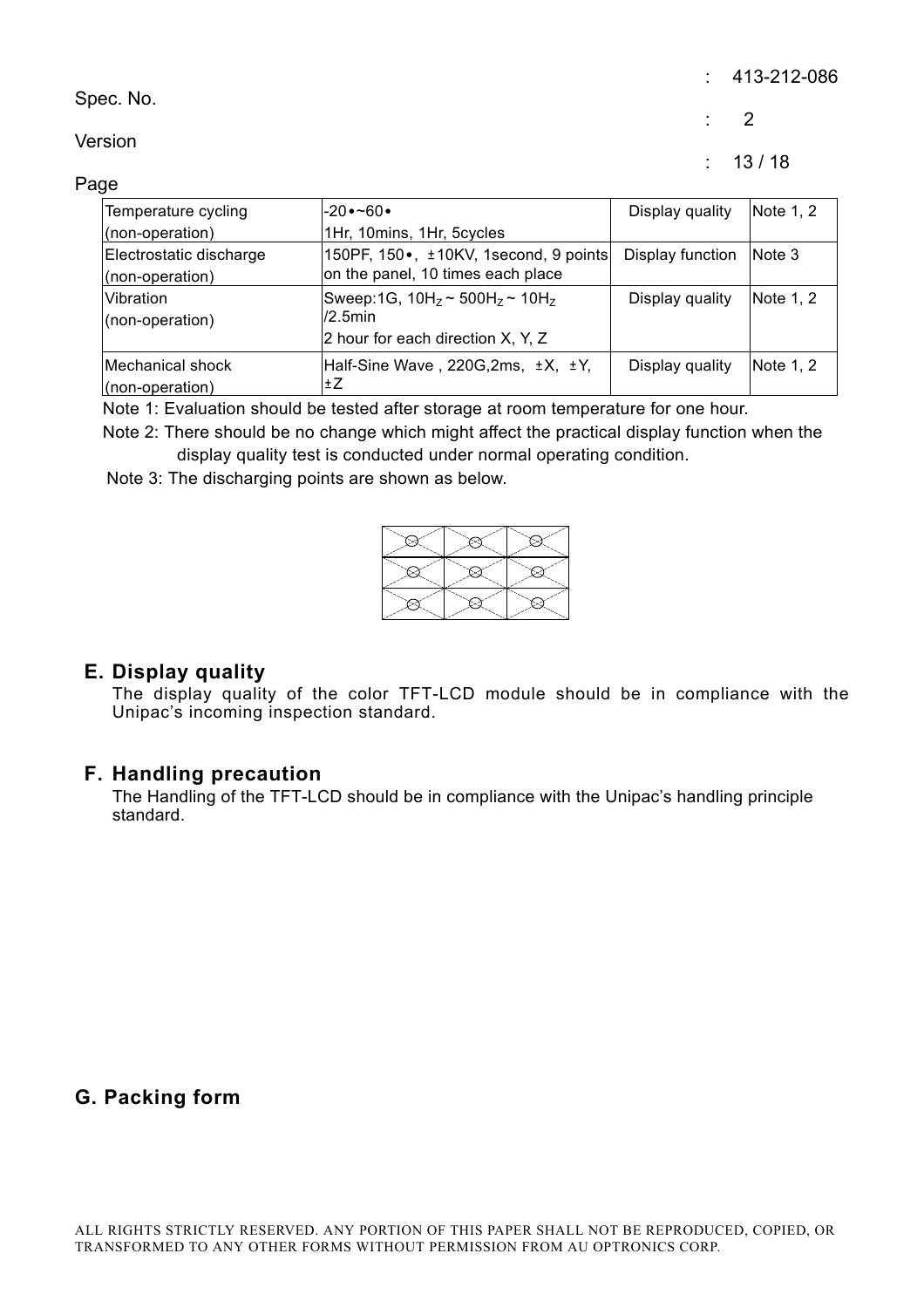Version

Page

: 413-212-086

: 2

:  $14/17$ 

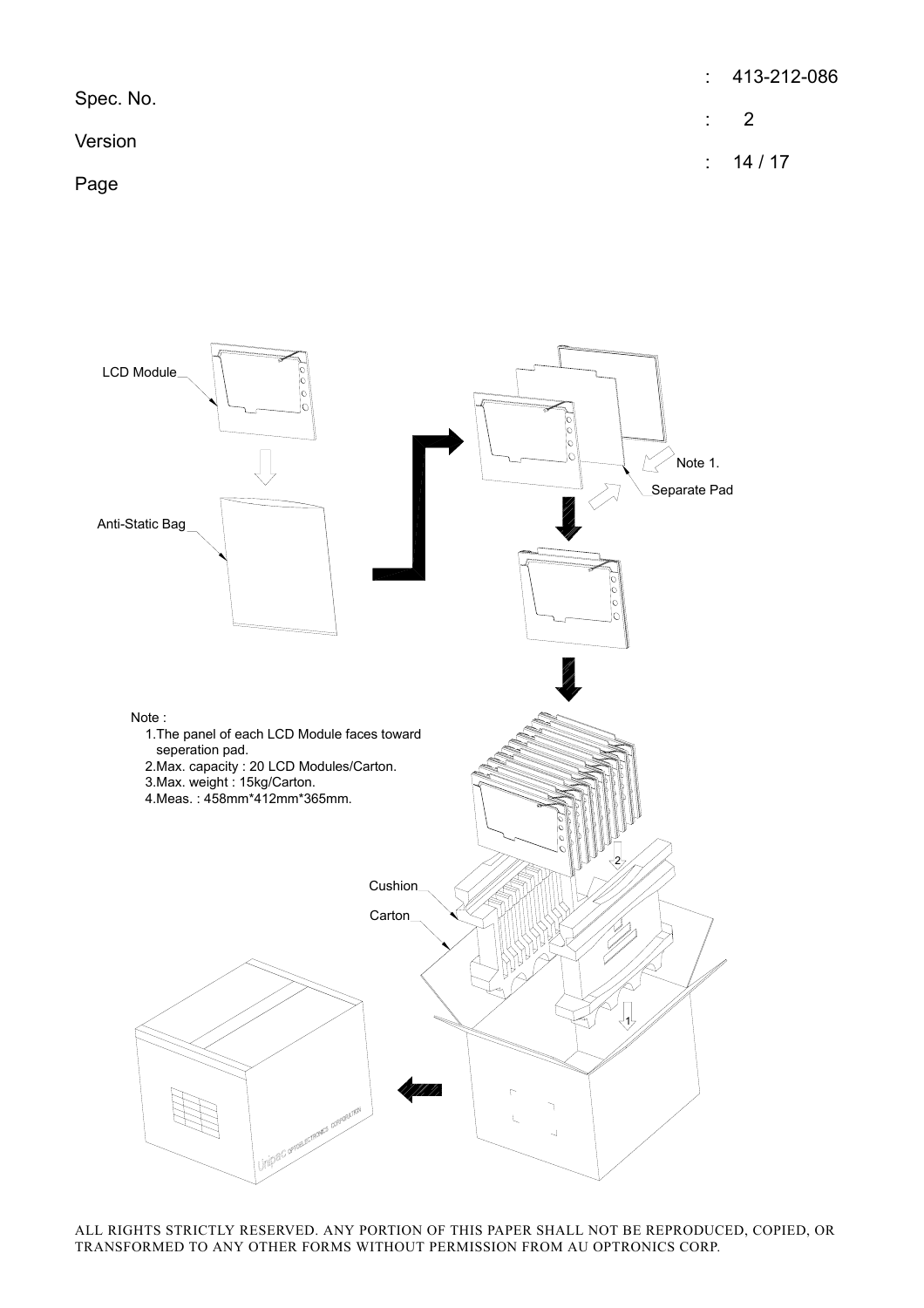|           | $: 413 - 212 - 086$ |
|-----------|---------------------|
| Spec. No. | $\therefore$ 2      |
| Version   | : 15/18             |
| Page      |                     |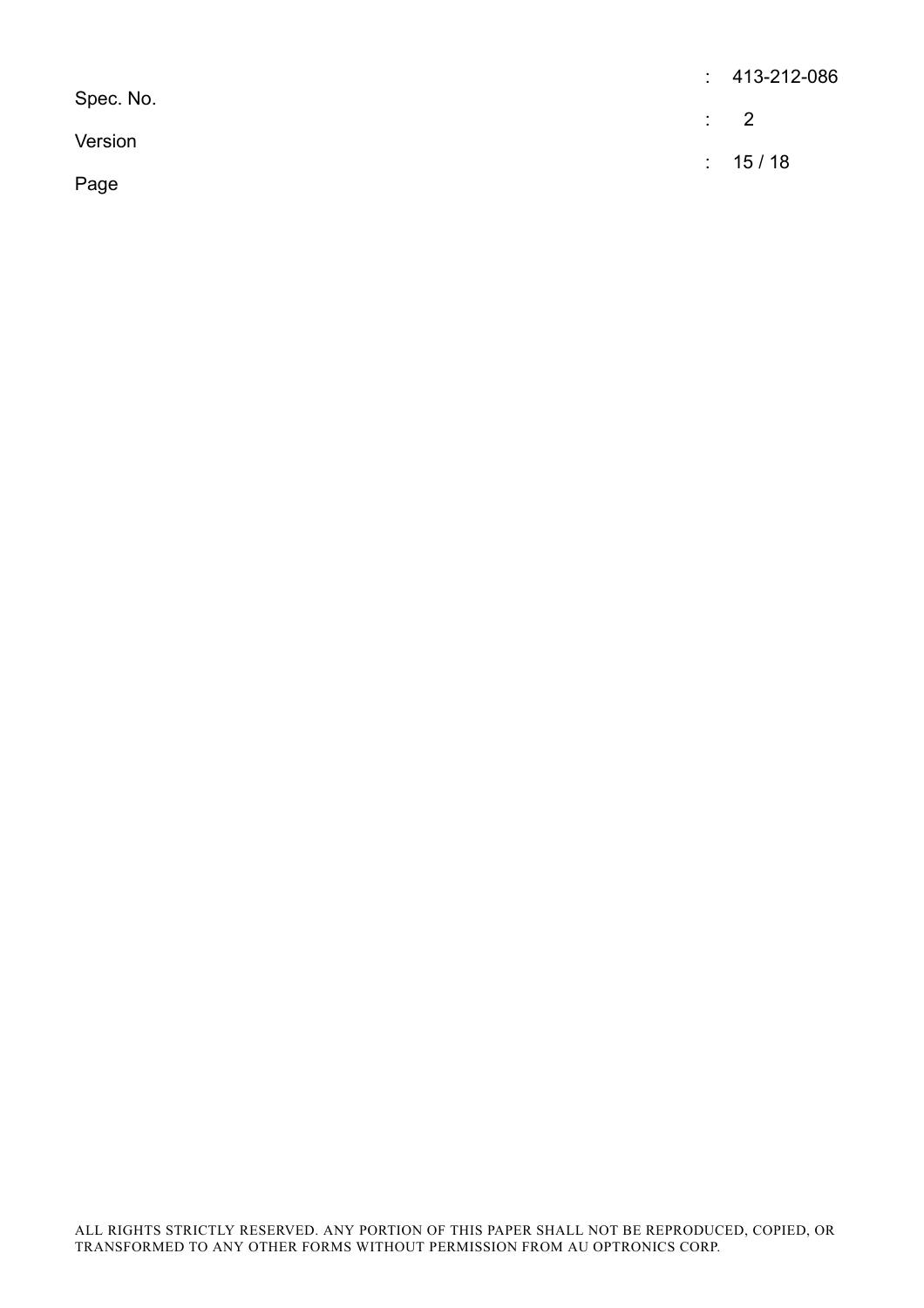Version

Page

: 413-212-086

: 2

 $: 16 / 18$ 



**Fig.1-(a) LCM outline dimensions (Front side)** Fig.1-(a) LCM outline nimensions (Front side)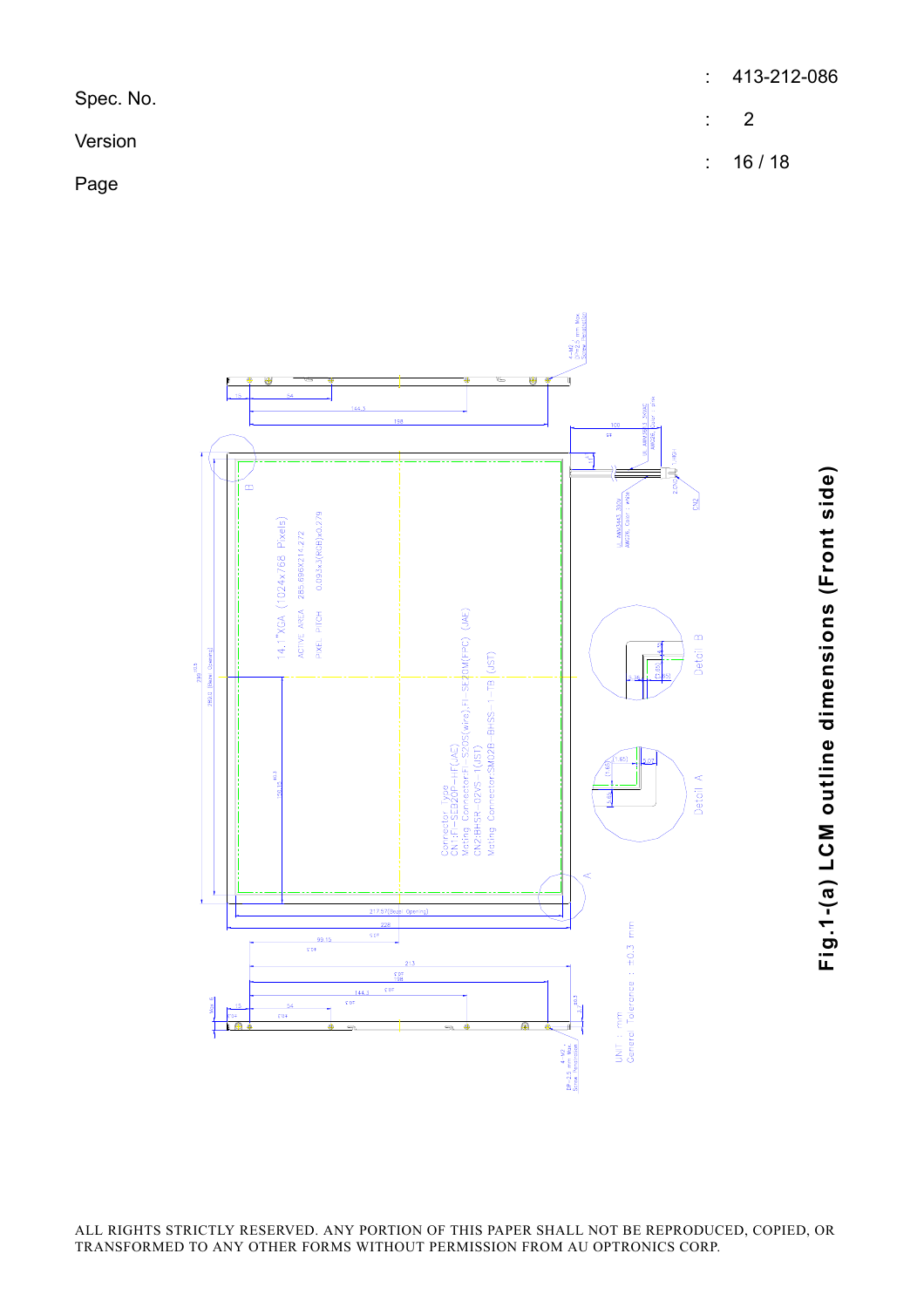|           | $: 413 - 212 - 086$ |
|-----------|---------------------|
| Spec. No. | $\therefore$ 2      |
| Version   | : 17/19             |
| Page      |                     |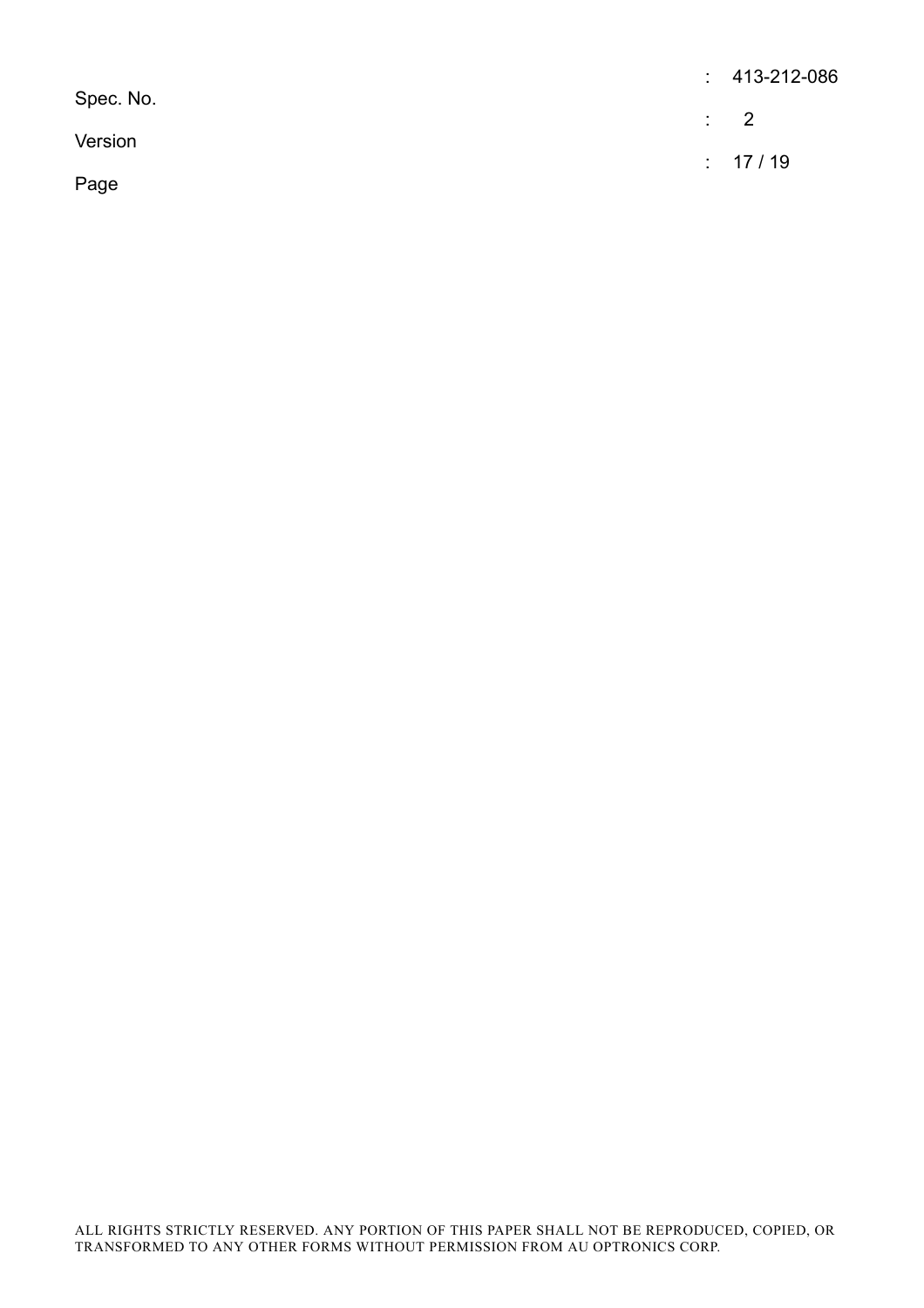|           | $: 413 - 212 - 086$ |
|-----------|---------------------|
| Spec. No. | $\therefore$ 2      |
| Version   | : 18/19             |
| Page      |                     |



ALL RIGHTS STRICTLY RESERVED. ANY PORTION OF THIS PAPER SHALL NOT BE REPRODUCED, COPIED, OR TRANSFORMED TO ANY OTHER FORMS WITHOUT PERMISSION FROM AU OPTRONICS CORP.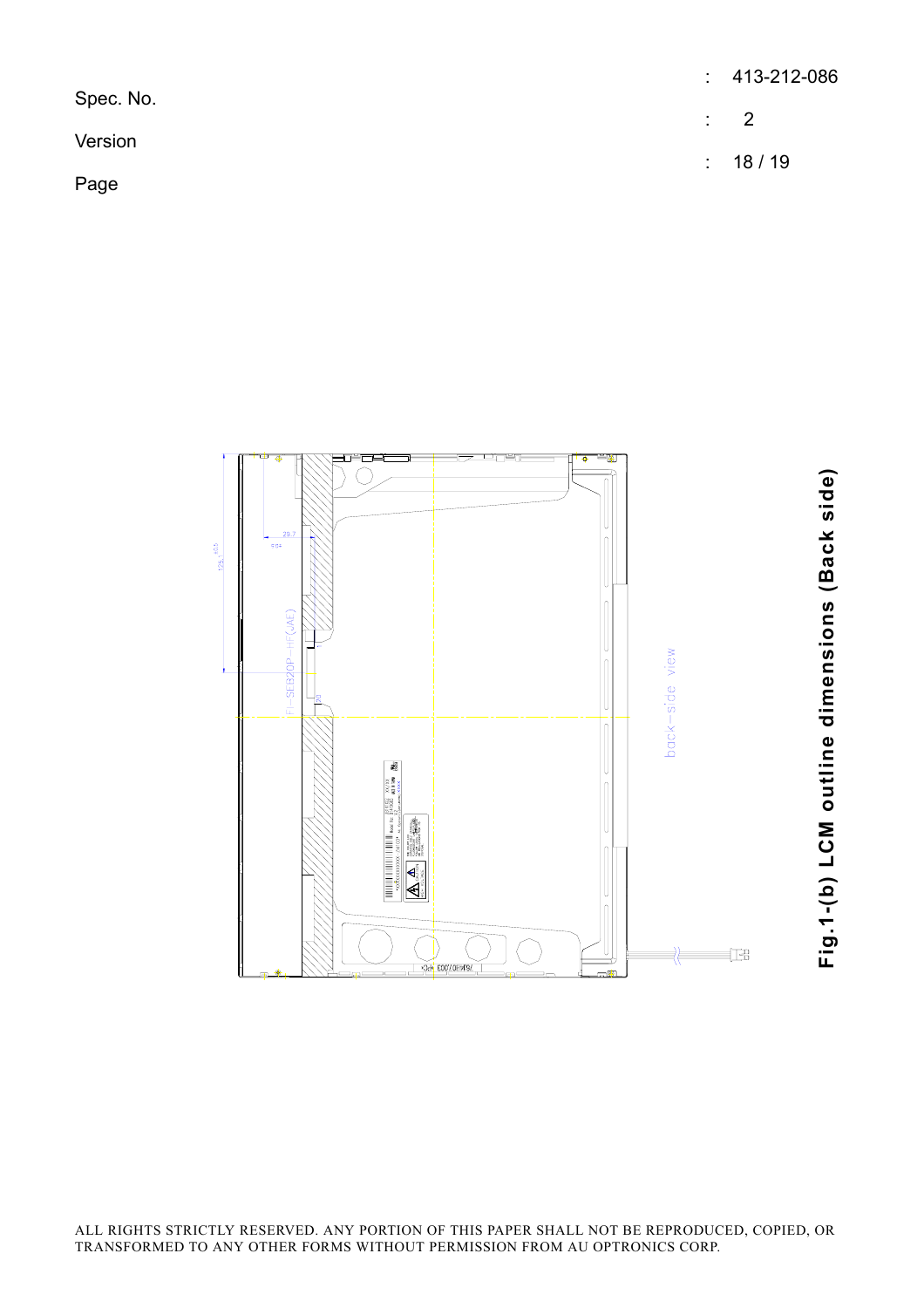|           |     | $: 413 - 212 - 086$ |
|-----------|-----|---------------------|
| Spec. No. |     | $\therefore$ 2      |
| Version   | ×., | 19/20               |
| Page      |     |                     |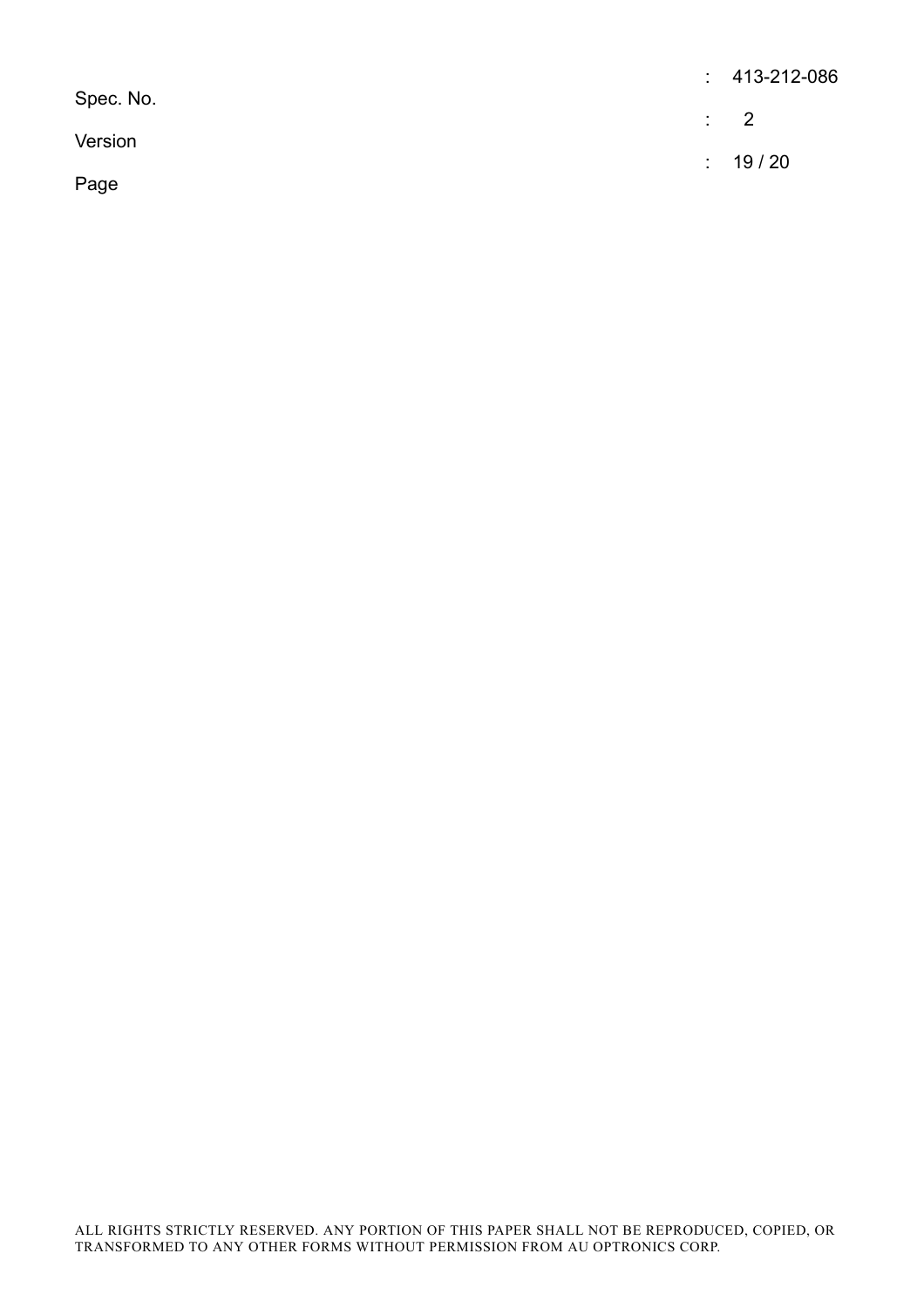Version

Page



 $: 20/20$ 



TRANSFORMED TO ANY OTHER FORMS WITHOUT PERMISSION FROM AU OPTRONICS CORP.

**Fig.2 Timing chart**  Fig.2 Timing chart